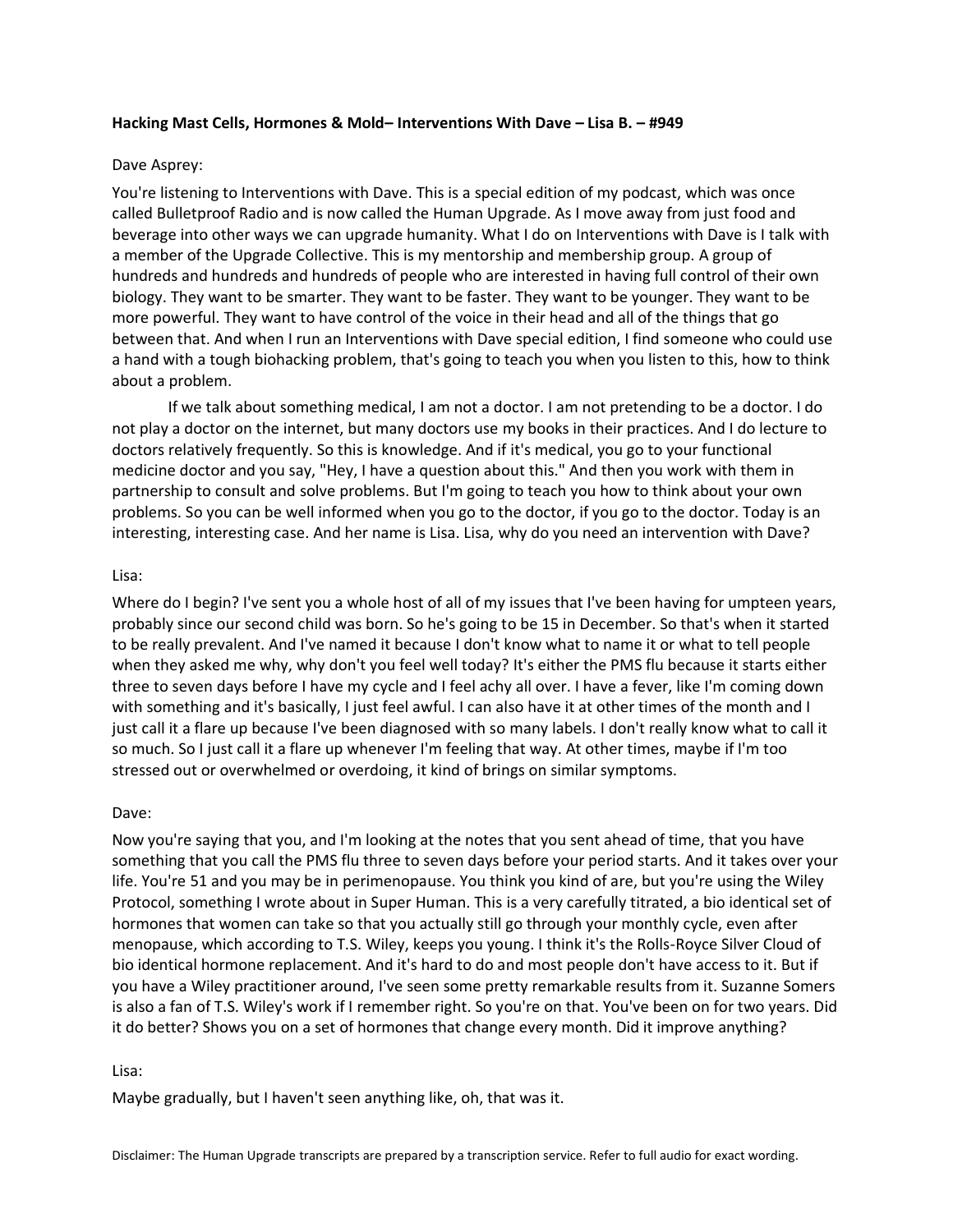Dave:

Okay.

Lisa:

So I'm doing it because it's another thing to try to feel better, but I didn't see anything that was night and day difference.

Dave:

Okay. If my hypothesis that I'm forming is correct, it makes sense. During your PMS flu, you have sore throat, hot tongue, achy brain fog. No energy, feels feverish, but you don't have a fever. And then you have a period that's painful. Right?

Lisa:

Mm-hmm (affirmative).

Dave:

Okay. Have you talked with your Wiley practitioner about the painful period? Because if you're on hormones that are making your body have a period when it might not have, otherwise, that could be a part of it. Did you get any information there?

Lisa:

Yeah. I mean, I've always had very painful periods.

Dave:

Oh, so it's normal. Okay. It's not a new painful period. Okay.

Lisa:

It didn't really help in that regard.

Dave:

Yeah. It's not going to help then. Okay. You're supporting this mysterious hypothesis that you're so eager here, but I'm not there yet. Okay. And you live a real healthy lifestyle. You do better things than almost all of your friends and you're not getting the same results.

Lisa:

Correct.

Dave:

True?

Lisa:

True.

Dave:

Disclaimer: The Human Upgrade transcripts are prepared by a transcription service. Refer to full audio for exact wording.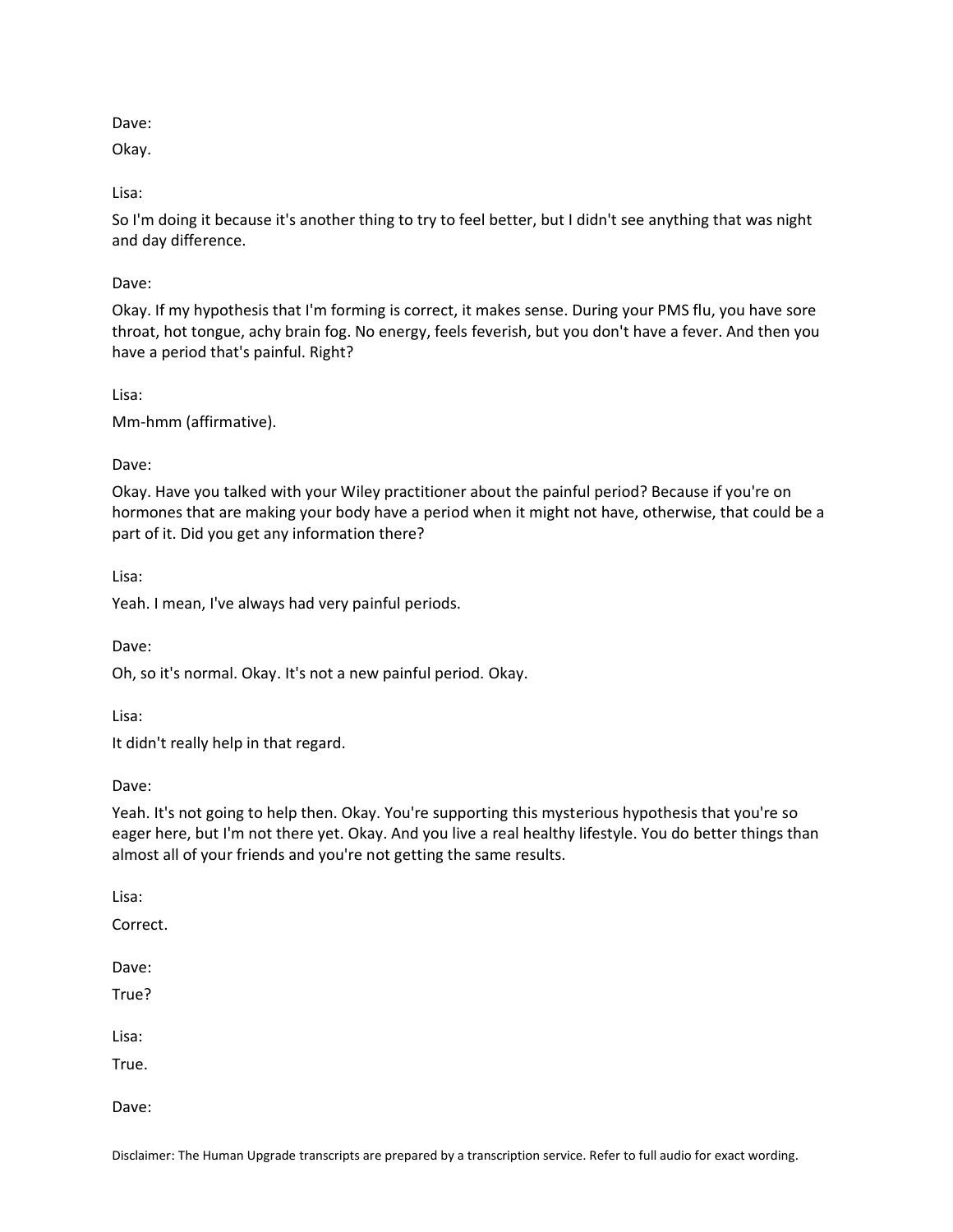Okay. Well, welcome to the club. It turns out there are a large number of people who have this going on. A lot of them don't mention it as well as you do. But I'm going to have to just be blunt here. You don't look like you're 51. Have you had work done?

Lisa:

No.

Dave:

Okay. So something is working for you. Probably, ooh, there's an interesting hypothesis there. Probably, are you extra bendy? You super flexible?

Lisa:

My doctor did mention with the mast cell that you could be hyper mobile.

Dave:

Yep. Okay. So are you hyper mobile? Can you do this? Touch your-

Lisa:

I can't do like the weird stuff, like you've talked about-

Dave:

Isn't like super bendy, you can't touch your elbows behind your back? Do you have any joints that are double jointed? Do my little finger do that. I have one double joint in my little finger, where it clicks and goes way further back than the rest. Nothing like that?

Lisa:

I don't think so.

Dave:

Okay. Knee problems, ankle problems, shoulder problems. Any of that in your past?

Lisa:

I've had knee problems.

Dave:

Okay. So that's a common one.

Lisa:

Yeah.

Dave:

Me too. I've only had three surgeries on it. Okay. That's a probable. We can go in that direction. And when you're feeling bad, this is only before your period or during flareups and during your period?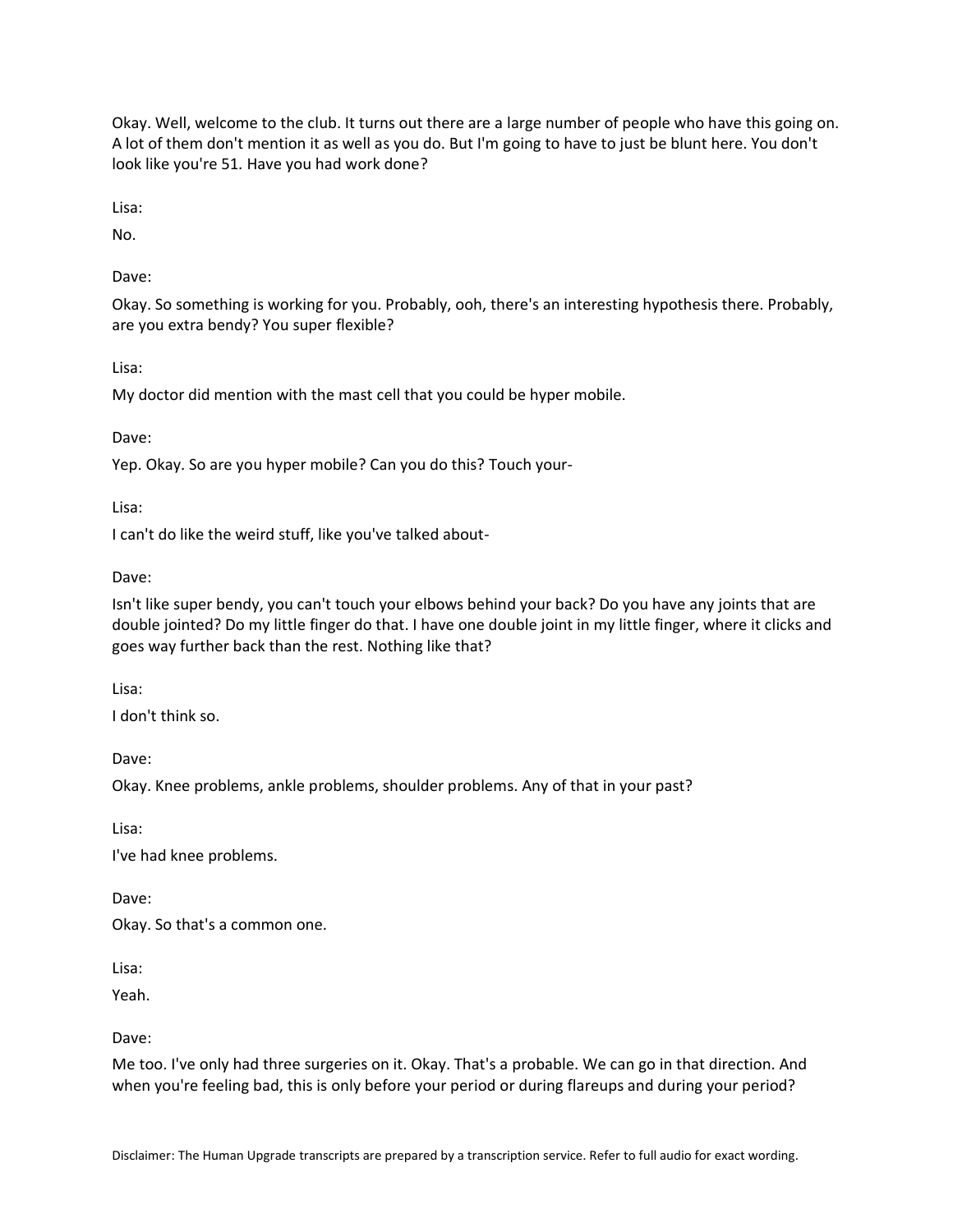#### Lisa:

During flareups and during my period.

# Dave:

Okay. I'm liking where we're going with this. When that happens, you don't have the energy to feed yourself or your family and your kids are saying you don't feel well, mom, I don't like it.

Lisa:

Mm-hmm (affirmative).

Dave:

Okay. I absolutely feel for you. And I'm sorry it's happening. I think we're going to actually crack some things open for you on this call.

Lisa:

Amazing.

Dave:

That's one of the things I truly enjoy about doing intervention calls like this is, let's see if we can rapidly put together crazy amounts of info into a working hypothesis that will explain almost everything. And this is where nonfunctional medicine doctors or people who don't do systems thinking or systems biology, they're looking for a single thing that causes a single symptom. What you are looking for is something that explains most symptoms. But if you insist on something that explains every symptom, you'll never get it, right?

Because if a mosquito bites you on the face, so it's itchy and then you step on a nail, you say, well, it has to be one thing that causes everything. Well, they're unrelated. So we have that problem. And then you have the Western doctors where you can have a thumbtack in all three fingers and you pull one thumbtack out. No, they didn't fix it, put it back. Pull the next one out. Didn't fix it, put it back. So both sides can be too much. So that the way you think of it in biohacking is like, what is the solution that fits the most symptoms? And then we start from there. And then once we have a hypothesis, can we test for it with labs? Then we prove it or we disprove it. That's more of a medical kind of approach. The other thing you could do is say, "well, this is most likely labs are going to be expensive and time consuming. I don't have money and time for that. I'm going to do something that's relatively safe and see if it fixes it."

And if it does fix it, hallelujah, then you got it. And maybe you did too much. And then you can stop doing some of it and see if it comes back. This is how I lost my a hundred pounds. This is the process. And it violates both extreme sides of functional medicine and it violates Western medicine, but it's about control of your own biology. So we're going to see if we can find, what explains most of what's going on and then what would explain the rest? And then you can work on your lifestyle, your supplements, work with your doctors, or get some lab tests for this. But let's talk about some other stuff that's going on with you. You talked about something called a mold cough. What is that?

## Lisa:

It's like this. It happens when mold is high outside or allergies.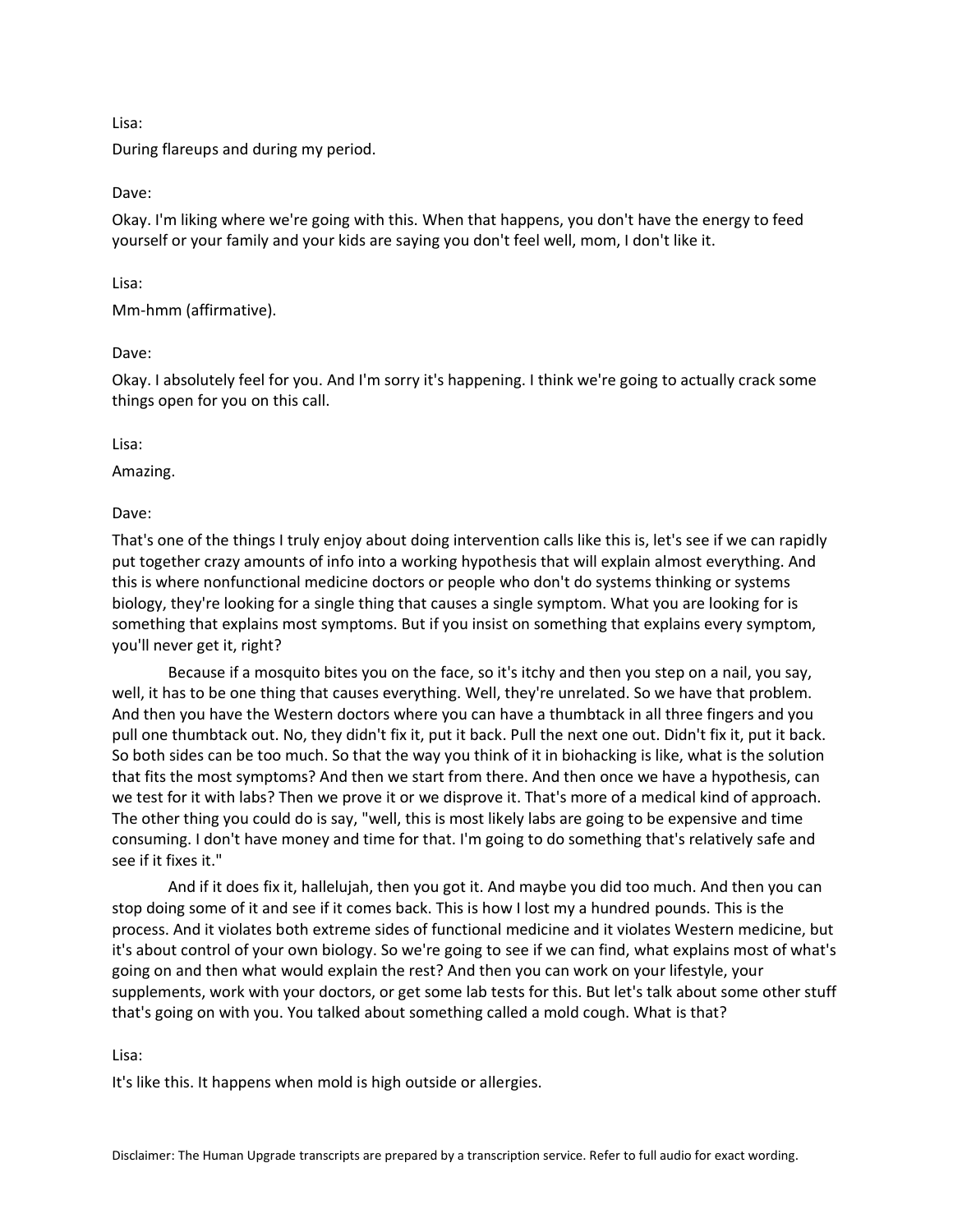Dave:

So you're mold sensitive.

Lisa:

Very. Yeah.

Dave:

Okay. Have you ever lived in a house with mold?

Lisa:

After listening to you talk about it so many times, I started thinking about it and I know you just talked about it this past week in the [Upgrade] Collective call. And I was like, I think in our house, when we lived in New Hampshire, there was mold in the basement.

Dave:

Oh, of course. Find me a New Hampshire house that doesn't have mold in the basement.

Lisa:

Yeah.

Dave:

Unless it was recently built with a dehumidifier in a swimming pool liner and proper drainage around the house.

Lisa:

Yeah.

Dave:

Was your house one of those?

Lisa:

No.

Dave:

Okay. You had mold in the basement. It's like, is there air the living room? Yes.

Lisa:

I was just like, oh, wipe it off and move on, didn't even think about it.

Dave:

How old were you?

Lisa: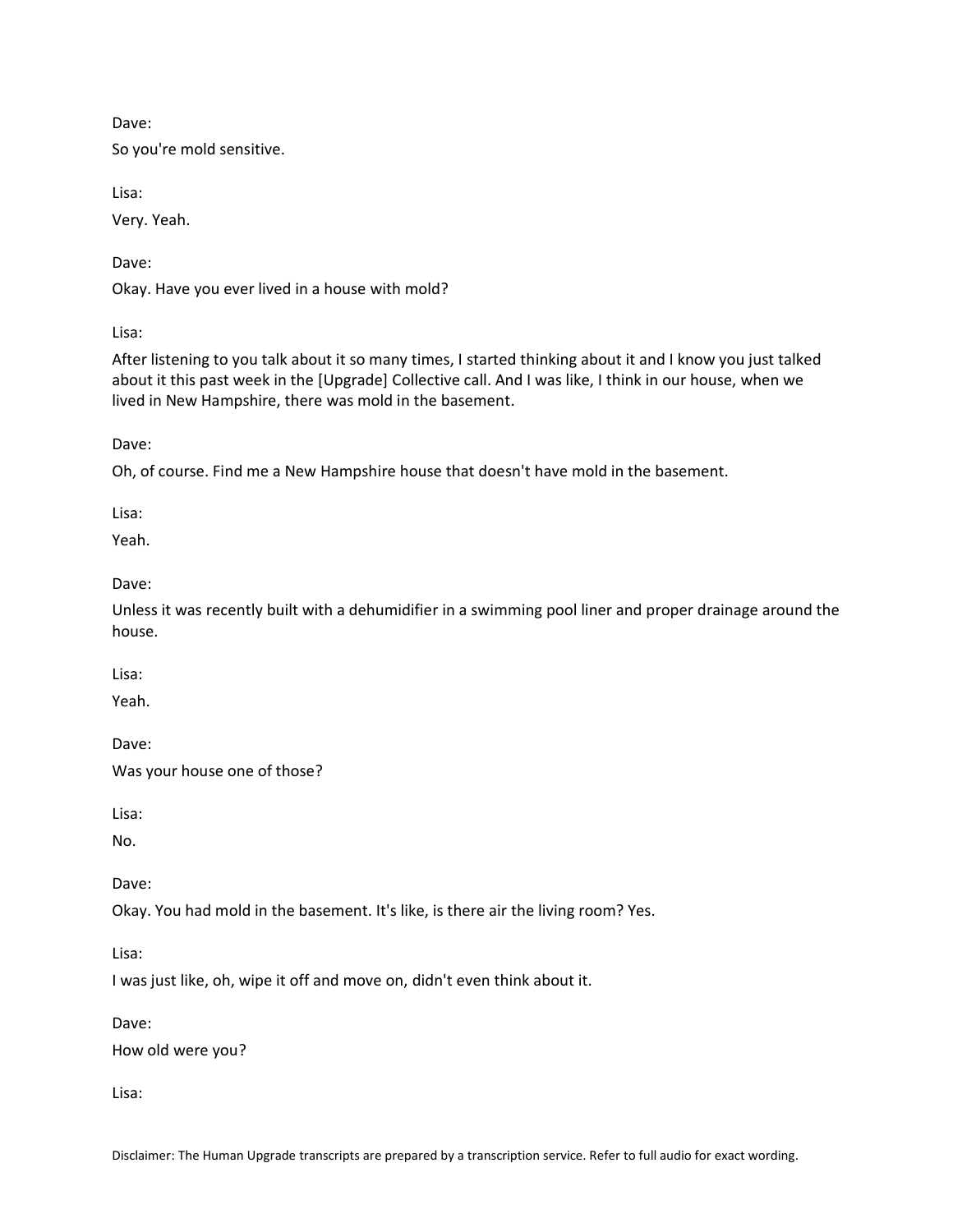Well, we moved there when I was 31 and we left there when I was 35.

Dave:

Okay. So you got five years of that stuff. And then for the last 15 years, you've had these severe problems, right? That seems to line up, doesn't it?

Lisa:

Yes. It really does.

Dave:

Yeah. Welcome to the land of people who've had mold. What are some other symptoms that occur at different times? Let me go through a list and tell me if you have these. Blurry vision?

Lisa: Yes. Dave: Light sensitivity? Lisa: Oh yes. Dave: OCD? Lisa: Yes. Dave: Dizziness? Lisa: Mm-hmm (affirmative). Dave: Tingling in your face? Lisa: Yes. Dave: Numb hands and feet?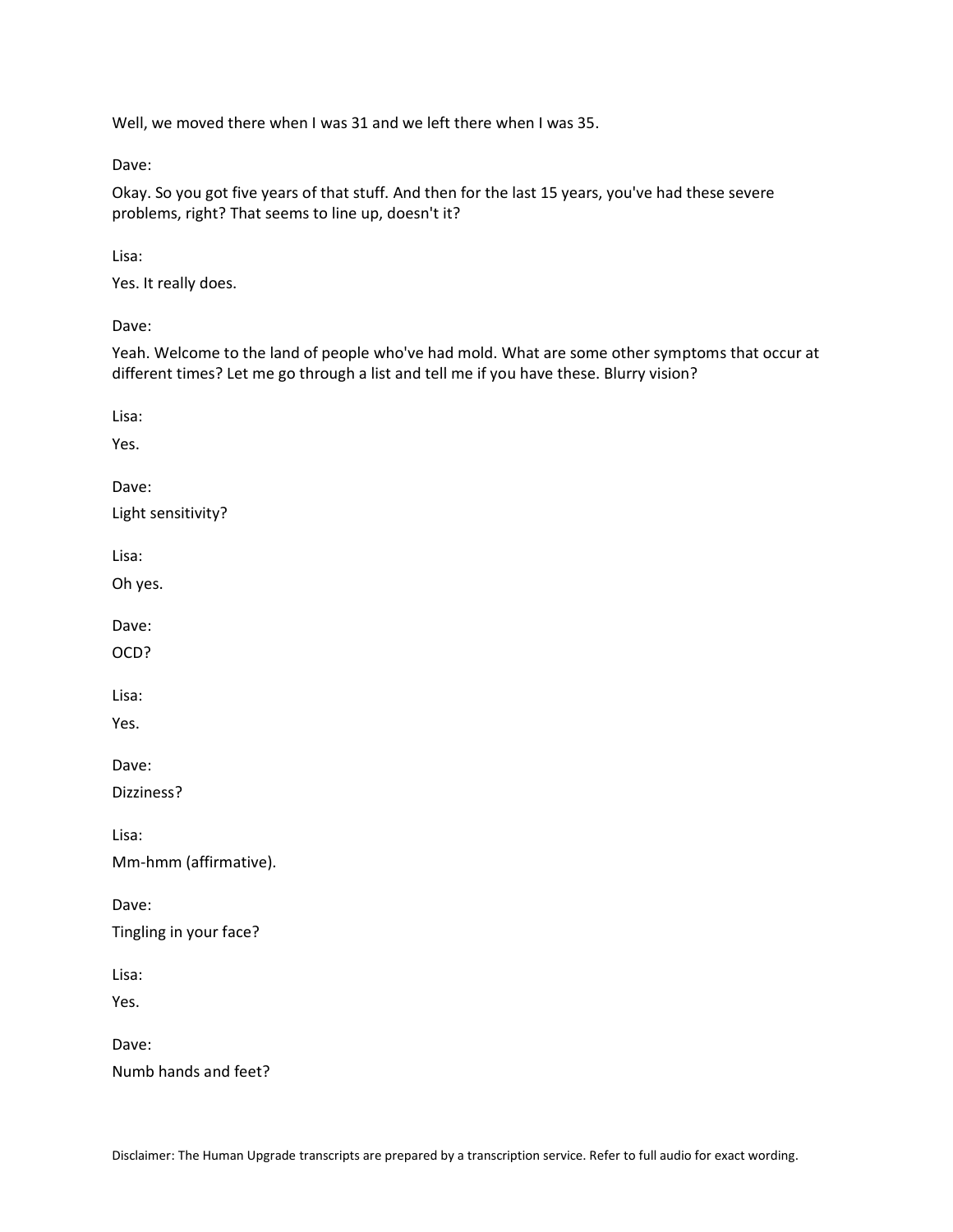Lisa:

Yes.

Dave: Burning sensations?

Lisa:

Yes. Are you reading my list?

Dave:

Yes. You're making me feel all psychic care. Yes. I'm reading your list.

Lisa:

I'm like, if this is another list we really match up.

Dave:

I did that for two reasons. One, I wanted everyone hearing this who has a good subset of that list to go wait. Okay. So that was to help listeners.

Lisa:

Oh yeah.

Dave:

Okay. But also because your list is the... If you were to write a book on mold toxicity with common symptoms, the only thing you're missing is extremely vivid nightmares. Do you get those?

Lisa:

Oh, I can dream.

Dave:

Okay. They're not always good dreams. You can have trauma nightmares and just weird nightmares and with mold though, it's really big, stuff's trying to kill you all the time and there's weird, dark stuff. That's your subconscious saying, something's trying to kill me. I don't know what it is. So let's make up some really good stories about it. Okay. It's very common. And the other one is nose bleeds or frequent bruising. Do you get those?

Lisa:

I got nose bleeds.

Dave:

Okay. Well, there you go. You were missing those two from your list. How did I know?

Lisa: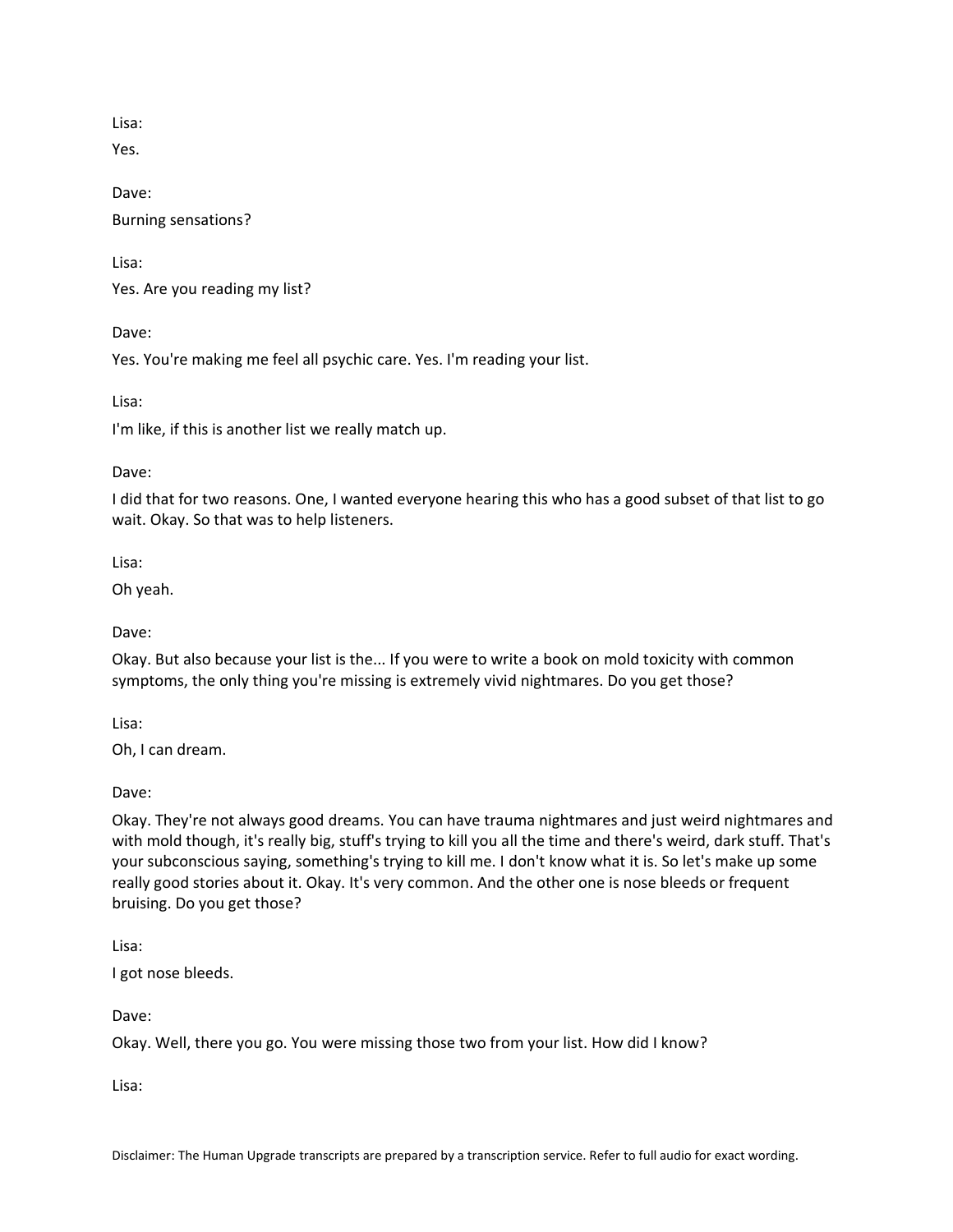I forgot to add them.

Dave:

Okay.

Lisa:

There's so many.

Dave:

Every single item on that list has described major portions of my life. Okay. So you and me, we could do the mold secret pinky shake. I know this stuff. Okay. So mold cough. I actually have been working on a cough for a while. I've had a cough for about the last six years that just comes on and goes. It's very hard to explain why. I do not have mold in my environment. And it's annoying as all hell, to be honest. So I have some more detailed cough thoughts for you, but I'm going to go with the most common one for you because it's tied to some other things. mold cough has been going on for 15 years or...

Lisa:

I feel like it's been more recent. Maybe the past couple years.

Dave:

Couple years, got it. That's useful. And people oftentimes don't know this, but your vision changes every single day. I just did Interventions with Mark Bell, where we went deep on vision. But one of the things that neurotoxins, like the ones that you have, and I'm just going to say that with a very high degree of certainty, but I could be wrong, but I'll bet on this. They can actually give you blurry vision very specifically. And they can also make it harder to see contrast, even between subtle shades of gray and it a hundred percent gives you light sensitivity. So you wake up on a day, you're super light sensitive. And then the next day you're not. Well, the day with light sensitivity was a higher toxin day. And then OCD. I haven't talked too much about this. I mentioned a few times, but I grew up with OCD.

I had little stimming behaviors. I do it with my teeth and stim with my fingers and I get super into stuff. Now I don't have OCD, other than about biohacking stuff because I get really interested in it, but it makes me happy and it's not an unhealthy uncontrollable thing. It's just like, wow, this is awesome. I don't feel like I have to scrunch my nose three times before I do something, which I did actually have. What are your OCD kind of symptoms? How often does this happen? How bad is it?

Lisa:

Oh, I am a complete germophobe.

Dave:

That's probably not helping.

Lisa:

It's not helping. So that really started since all this. I didn't used to be that way, but I mean, everybody who knows me, who knows-

Dave:

Disclaimer: The Human Upgrade transcripts are prepared by a transcription service. Refer to full audio for exact wording.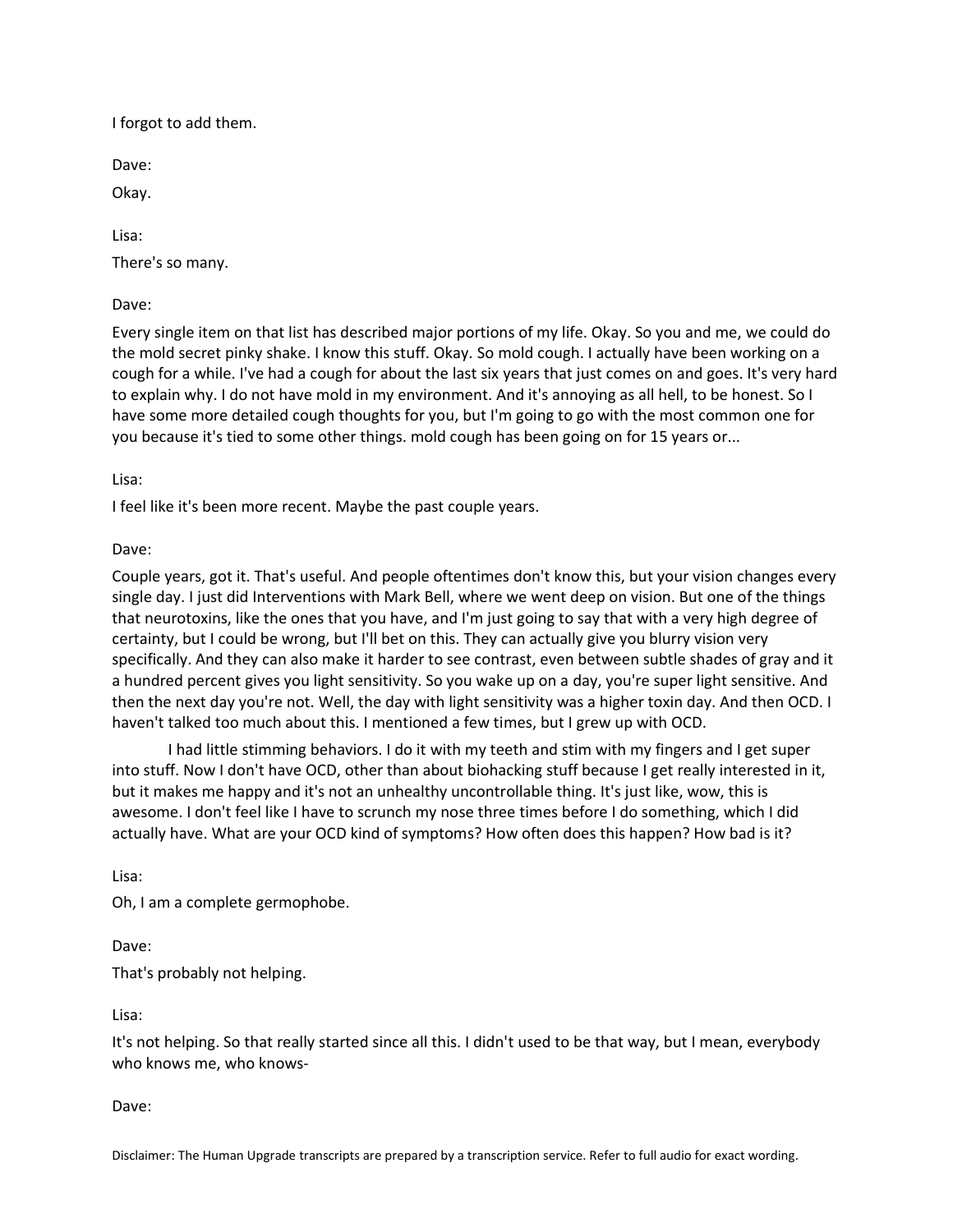# Okay.

# Lisa:

So that's kind of a running joke with everyone. Other just things around the house, things have to be a certain way. This sounds really weird, but having certain numbers line up a certain way.

# Dave:

No, it's not weird at all. This is what brains do when they have a toxic load. Would you like for that to just stop?

# Lisa:

Ugh, I would love it, and there's times where I'm like, I'm just not going to do this anymore. Then I'm like, oh God, I don't want this superstitious thought that I have to happen. So then I can't stop.

# Dave:

You know what that's like? Okay. I want you to not eat until your ideal weight. You know how many people can do that? Nobody. When there are a few people, yeah. Okay. You can fast and all that, but no, over the course of time, not eating when you have a core biological drive to eat, it doesn't work. And then we tell people, abstinence is the best form of birth control. How'd that work out? It doesn't work because we have a core biological drive that happens before we can think about it. And then we... Why did I do that? You did that because your body wanted to, and your body is in charge much of the time, unless you're at full energy and you have a highly trained brain, then you're in charge most of the time. But even then, if a tiger jumps out, you'll jump back and that's good.

So for you to say, "Oh, I'm going to use my willpower to overcome OCD," You can for some of it, but when it wins it's because someone turned down the dimmer switch on your self-control mechanism and it's the same thing that's causing that. And you have a few other things that make it really obvious what's going on with you. You were diagnosed with lupus when you were in college. So you have a strong, autoimmune thing going on and another smoking thing. And by the way, for people listening, lupus is an autoimmune condition where your immune system attacks different parts of your body. The most common autoimmune condition I think is probably Hashimoto's, but there might be some kind of weird skin thing that's more common than that, but Hashimoto's is very common, which is a thyroid thing. And you have exercise-induced hives.

So you have a problem with histamine and hives and lupus is also related to that. And you have seasonal allergies, like no one's business. So you have an immune system that's kind of not very nice. Okay. On top of that, what else do we have that's interesting? Oh, panic attacks and anxiety as a kid. When the body feels like something's going to kill it, would you feel anxiety?

Lisa:

Absolutely.

Dave:

Yeah. People get extreme panic attacks and anxiety in moldy environments. When I was filming my documentary on mold, it's moldymovie.com, guys, it is a gift. You can just watch it. And yes, it was a lot of work to do that, but I just thought it mattered because this is a real thing. It affects a hundred million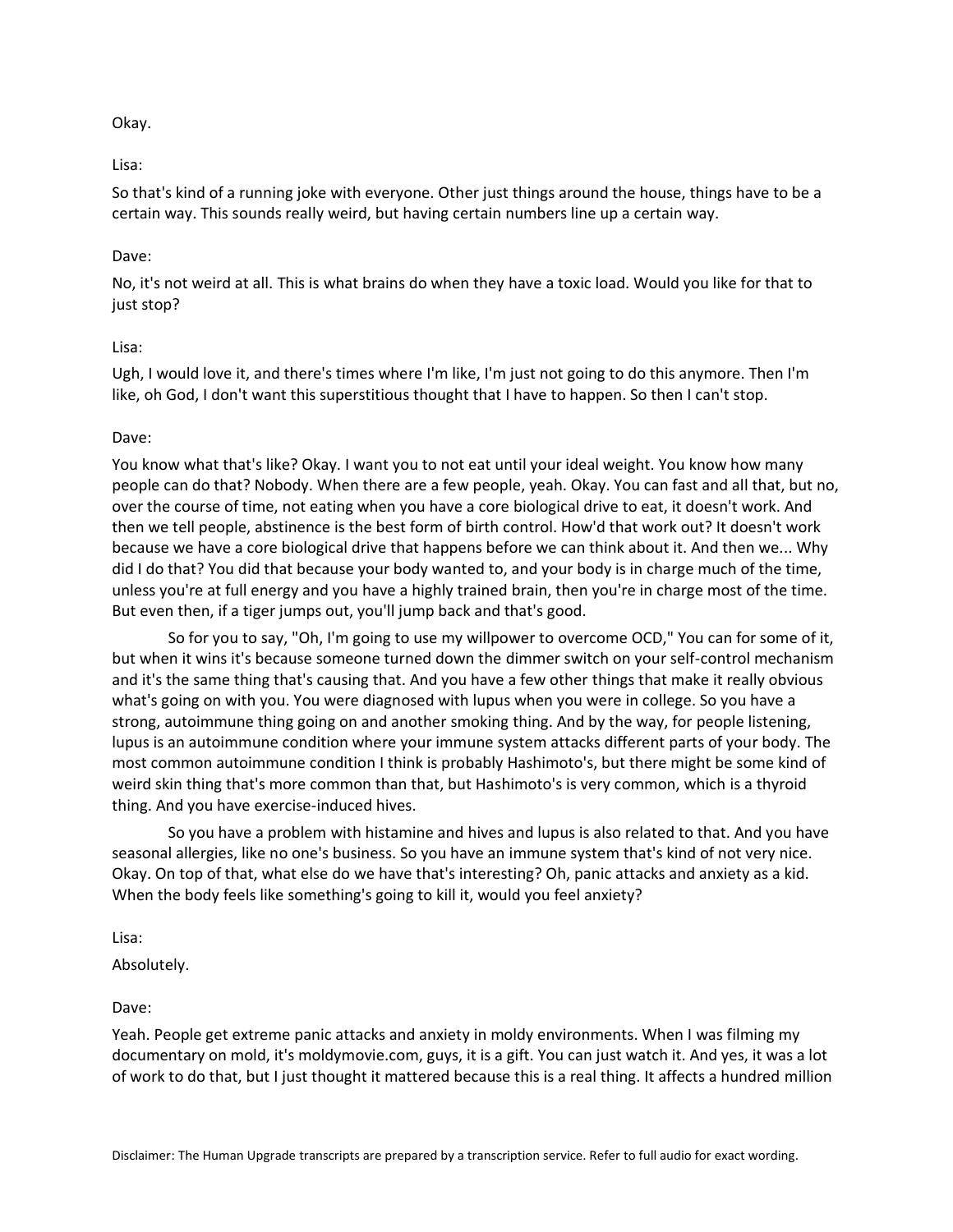structures in the country. And some people like you and me, are genetically more susceptible. So my producer, we went to a place that had been damaged by a hurricane in some island in New York.

And I said, "I'm not going in the basement." I just know, I don't want to feel like crap for a week and I know how to deal with it because it used to be three months. If I was exposed to mold of just not quite being myself and pimples and GI distress and all. You guys are listening to me going, Dave, I thought you ran six companies and you write New York times books. You have this big podcast in the top 1% of all podcasts, blah, blah, blah. Yeah. I had to fix all that crap because I was a total wreck. And that's why I can do a lot of the stuff I can do. And you're like the manna from heaven intervention, because I get to help you avoid all sorts of shit that you've been going through and explain it to you.

And it's actually not just mold that's going on here. It's more complex than that, but that's a major part of this obviously. So for those things you've taken antidepressants and there's some stuff around hormones. You've had difficulty carrying pregnancies to terms. So you've had some miscarriages in your past. Used IVF to get pregnant. You have MTHFR and MTHFR, If you guys are listening and you're new, this is your first podcast going, what the heck is what's going on with this Dave guy? He's weird. Yeah. I'm weird. That means I'm not normal, which means I'm not average, which means it's probably worth listening. But I can tell you here, we're going through all this stuff because this MTHFR thing is such a common problem. It's a genetic variance in how you methylate proteins and thus how you methylate genes.

It's how you detox compounds in the body. Somewhere around a quarter, a third of people have meaningful problems here. What I learned from the Bulletproof Diet, which has helped people lose more than a million pounds, my first big book and where Bulletproof coffee became famous. When people go on the Bulletproof diet, which accounts for all the modern trends, it's got intermittent fasting, it's got, don't eat lectins, don't eat omega six oils. Don't eat the bad stuff. Only the good veggies. It kind of had it all packed in there, keto, but not too much. When people don't respond to that, it makes me mad. I'm like, what the hell? This is the thing that makes no one hungry. I'm done. So non-responders I tell them, look at your homocystine levels. This is a very cheap and available blood marker for inflammation that is caused by MTHFR genetics.

And if you're one of the people who doesn't respond to the Bulletproof Diet, then you look at that and say, "Oh look, I have inflammation markers for this." And then you take specific types of B vitamins called methyl donors. Usually partnering with a functional medicine doctor, if you need to. And then that goes away. But in your case, even if you fixed your MTHFR, it doesn't work very well.

All right, I'm going to ask you one other thing before we get into the real kind of causal stuff. You mentioned extreme anxiety following one of your miscarriages, nervous breakdowns and huge amounts of antidepressants afterwards, benzodiazepines. Are you a highly anxious, a person... Are we dealing with a past history of trauma, things like that because you have a history of anxiety and OCD, but you had a really big anxiety attack there. Was that something that was an anxiety attack that mirrored some traumatic childhood parents who weren't kind or something like that? Remember, this is your first name only on here, but we don't have to go too deep on that. But basically are you dealing with lifelong trauma, emotional difficulties, abusive situations, anytime in your life, horrible, not horrible. It's probably the wrong word, but major surgeries when you're a young baby? I'm trying to figure out if there's a built in emotional trauma response on top of the biology or whether they're separate.

Lisa:

Yes, there is definitely trauma.

Dave: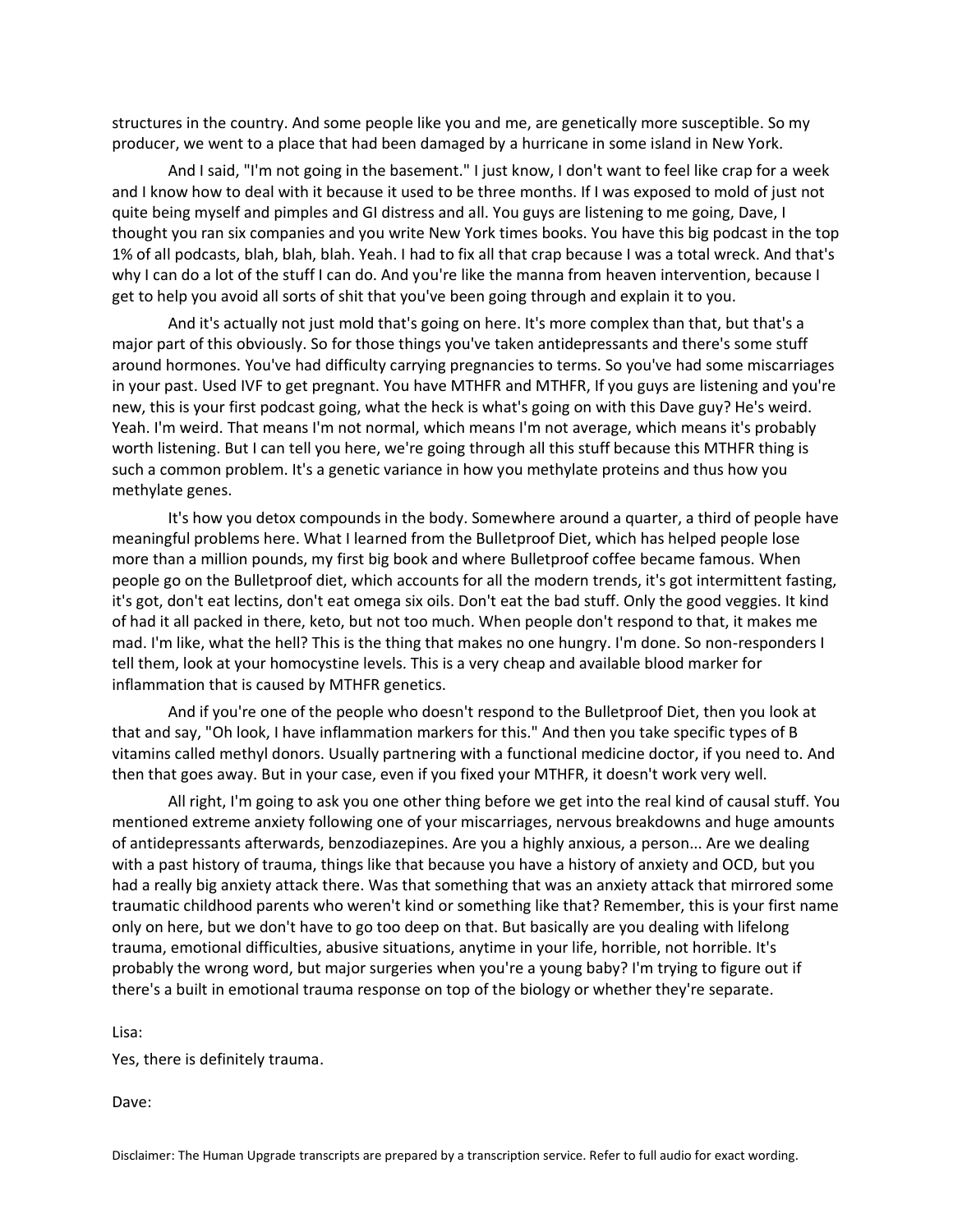Okay. We don't have to go into what it is, but some early childhood-ish kind of stuff?

Lisa:

I think it would be later.

Dave:

Later. Okay.

Lisa:

Yeah.

Dave:

Got it. So that's probably part of this. So even after we unpack the biology, you're going to want to do probably the lowest hanging fruit is EMDR, eye movement dissociative or dissociative. I forget the D... I always forget the date EMDR. And it's a reset mode for trauma release that works really well. The most complete trauma, it's not a stream of trauma, but just where people really do deep, full forgiveness to turn off the switches is my 40 Years of Zen program, which isn't accessible for everyone. So I just tell them, if you know a specific thing that caused a lot of trauma in your life, call up a therapist who does EMDR. It is fast, it is safe and you might need to do a year of it. If you have a whole bunch of stuff, like a pattern of abusive generations in your family, et cetera, et cetera. But sometimes it's two sessions, if you know, oh, little Johnny was mean to me and I got over it.

Lisa:

Right.

Dave:

If it's a bullying, a light bullying situation. So I don't know. I don't have to know, but I will tell you at some point, you're going to need to do this because a stuck trauma will stop some of the cellular level healing that your body's going to need to do. So it's kind of a chicken and egg situation there.

Lisa:

Agreed.

Dave:

Okay.

Lisa:

I have done some work with trauma as far as, I don't know if you... Have you heard of Emotion Code?

Dave:

Yes.

Lisa:

Okay. So I've done a lot of Emotion Code.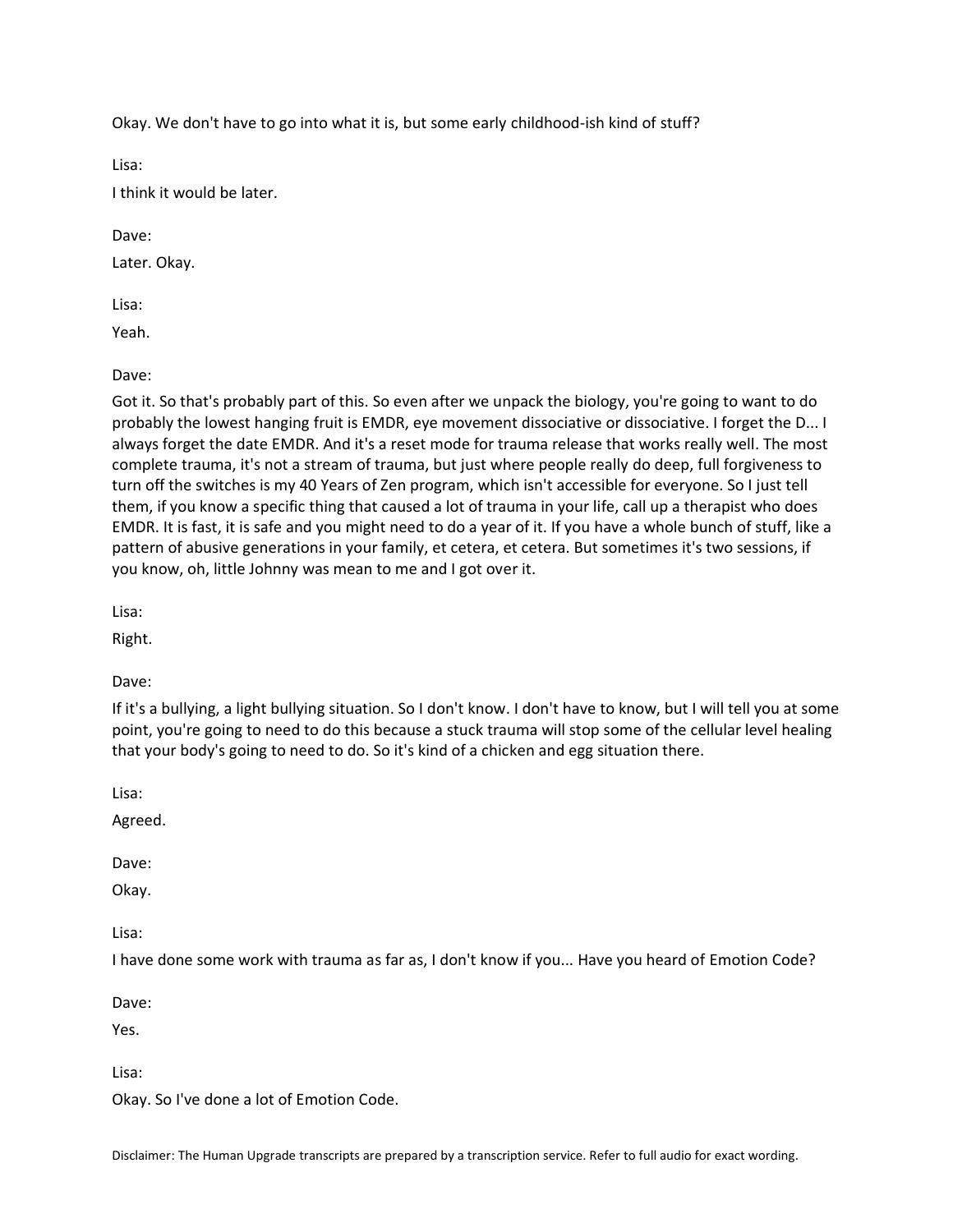Dave:

Okay, good. So it's something you're aware of and you're working on it.

Lisa:

Yeah.

Dave:

Fantastic. As long as you're doing work on it, and you're seeing some progress, keep doing whatever works, but that's a part of healing your biology and good functional medicine doctors will tell you this. But a lot of times like, well, I have a license. And if I ask this patient who shows up with nose bleeds about childhood trauma, they're going to think I'm nuts. And this happens and the doctors are listening and there are more than a few listening to my show. And thank you. I'm honored anytime a doctor listens to me because you guys actually have a whole bunch of training. I have no knowledge of it. So my wife is a doctor. I ask her, I don't know, my arm hurts, told me the physiology. It's not in my universe, but the system's biology, I know that stuff. So good.

So you are doing what you need to do there, which is good. And if you are a doctor and you're listening to this and you treat patients and you have the time in your practice to ask about the trauma, things like that, especially with chronic inflammation, you may find you can help your patients enormously, as long as you have enough training to ask those questions and you're still within the bounds of your license, et cetera, et cetera. Okay.

Now scrolling through a little bit, here comes the big stuff. 2020 MCAS diagnosis, mast cell activation syndrome. What brought about the diagnosis? How was it diagnosed?

Lisa:

The facility that I go to here in town, they have a lot of amazing doctors. And one of them, who was a rheumatologist, I asked to see her to get a different opinion of what was going on. And she looked at my chart and wondered if she should test me for that.

Dave:

Wow. Did they tell you where the mast cells were in your body that were most active?

Lisa:

No.

Dave:

All right. Let's do a little course on mast cells, which I think is going to be helpful for you and for everyone listening. This is a seriously massive problem that is under-talked about, just in our society. And it underlies all kinds of chronic lifetime things that you just don't know about. Mast cells are cells in our body that are part of our immune system. And something comes in and it triggers our toll-like receptors, TLRs. When the environmental or other insult, it can be some sort of infectious thing, whatever. It's like a lock or a key that goes into a lock in the toll-like receptor and says, okay, mast cell de-granulate. And when a mast cell de-granulates we get histamine, which everyone knows, oh, histamine equals bad allergies. Well, histamine is not the only thing that happens in mast cells.

So the most common thing is, oh, I have itchy eyes. I'm coughing, which is the cough. I have kind of swelling, puffiness in my face. But it also is responsible for anaphylaxis. When your airways are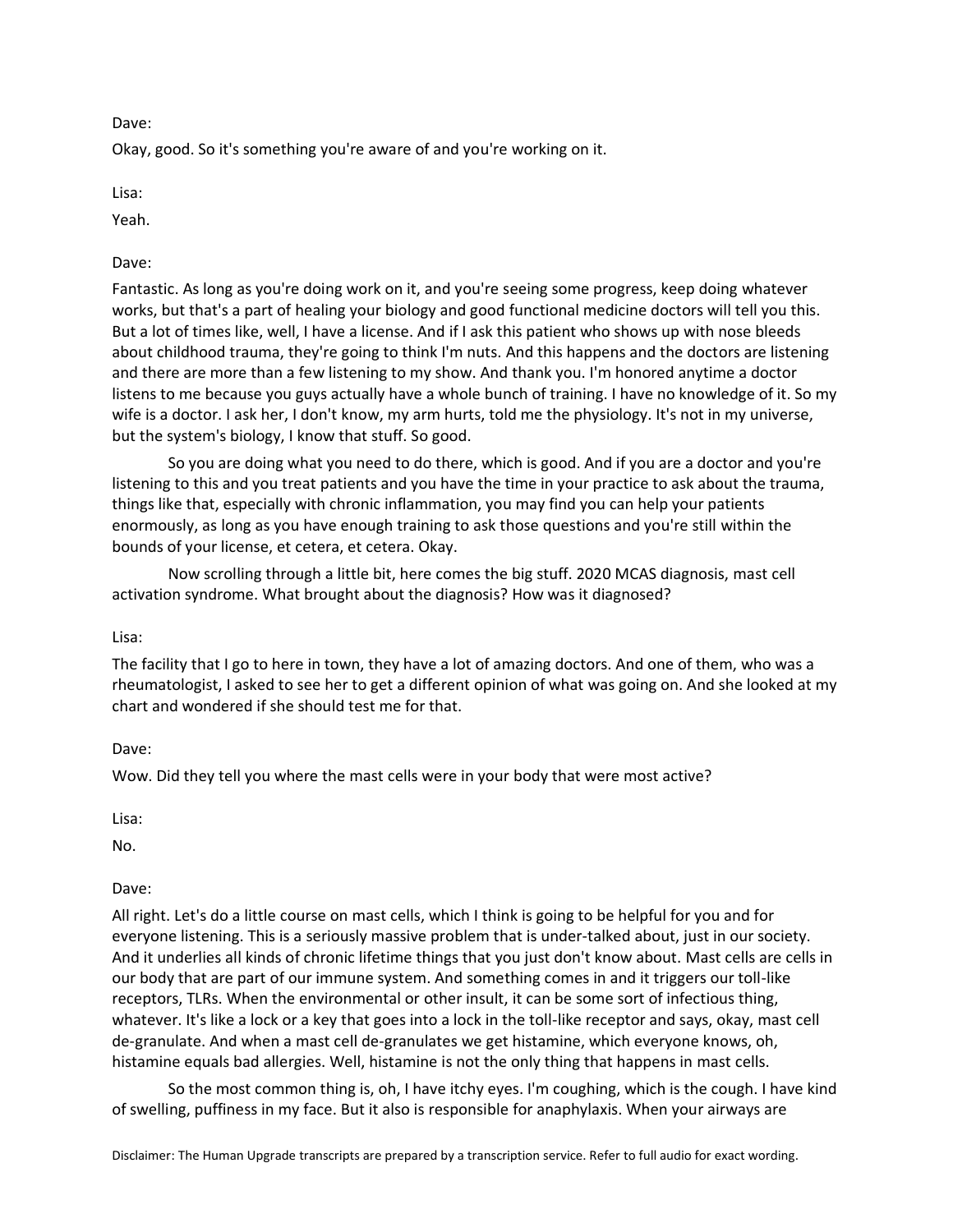closing, it's responsible for a bee sting and it stings you if you swell up enormously and some people react strongly to mosquitoes. By the way, you're one of those, aren't you? Yeah.

Lisa:

Yes.

Dave:

Say some mosquitoes bite you and-

Lisa:

They love me.

Dave:

... you swell up and yeah. And you hate them. Okay. There you go. How did I know that? Because mast cells.

Lisa:

Right.

Dave:

So that's what histamine does. But people say, "Oh, mast cells do histamine." And this is even a lot of doctors. This is kind of where it goes and turns out mast cells release about a hundred other nasty things that affect your body systemically.

So that's not it. Why is your nose bleed, from mold and all that? Well, over time, there's a vitamin C collagen story. But the real reason it does it, that's the short term reason, not the long term reason that I just mentioned. Well, it's that the mold, which you are clearly sensitive to, you probably have been your entire life, but clearly you lived in a house for five years that made you much worse. Well, now you're toll-like receptors, get activated by mold to this day, you're still sensitive. This is common in people have had mold. Remember guys, 28 to 30% of people are extra mold sensitive genetically. And all of us have some degree of sensitivity to the toxins from mold. Some of us don't get this specific response. Well, what happens with your mast cells is they make heparin and you might have heard of heparin.

It's a pretty common medical thing. It causes blood thinning. So just like me, you put me in a moldy environment. And literally, sometimes in 10 minutes, when I was a kid and I lived in a moldy basement, I have 10 nose bleeds a day. I used to carry around some extra Kleenex and a bottle of Afrin, the nasal spray, because funny enough, Afrin causes blood vessels to shrink and you can shut off a really bad nose bleed very quickly. And then I'm like, what? That's weight. It's a humid day. And I have more nose bleeds. That's because mold likes to grow on humid days. It is so programmable. So people, if you have chronic nose bleeds, there you go. Let me guess. You go on vacation to somewhere new. Do your symptoms usually get better?

Lisa:

It depends on the place. I can smell... I can walk in and go, Ugh. You know? And I bring like a-

Dave: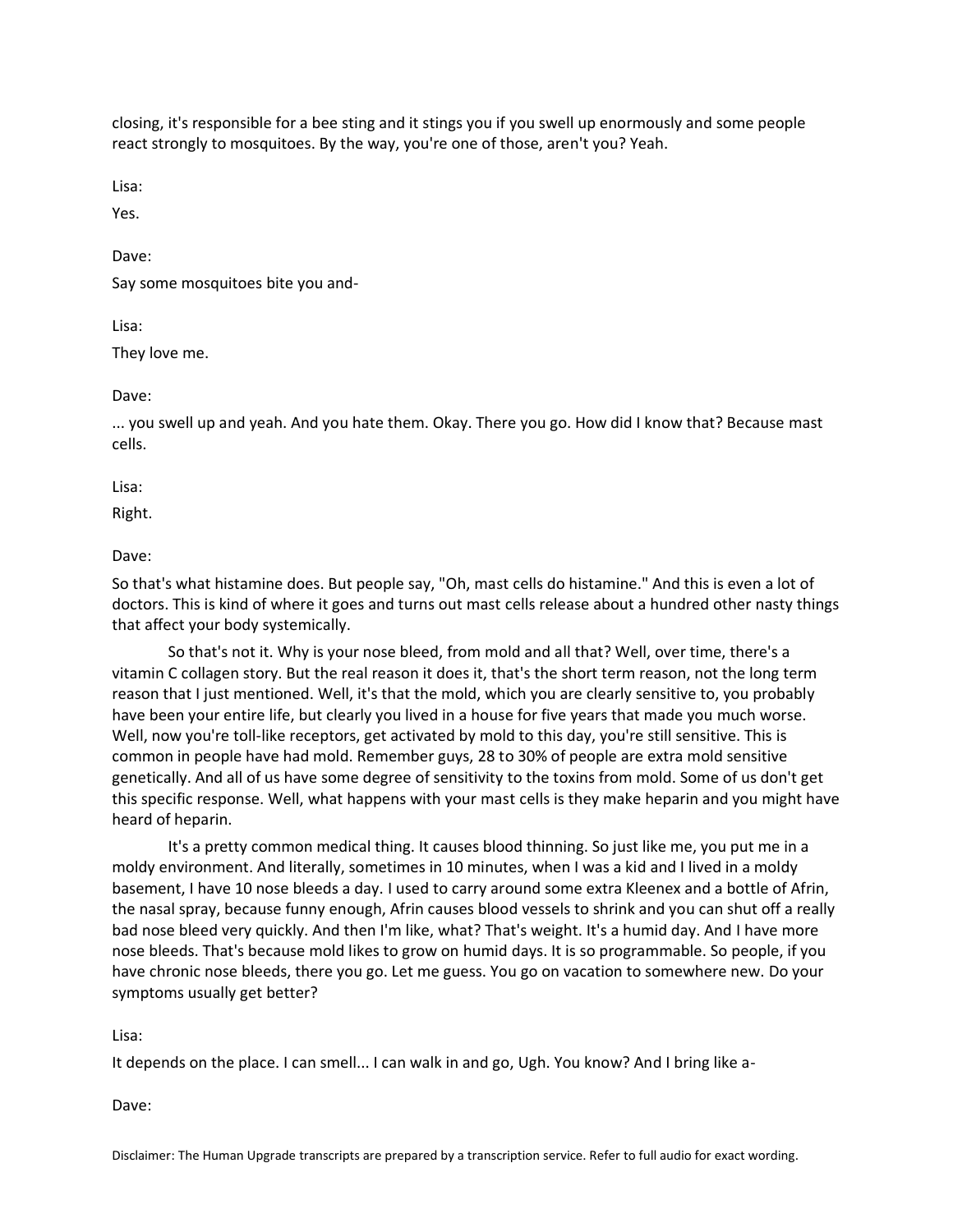So you're walking mold detector.

Lisa:

... and oils and everything. The Homebiotic. I bring the Homebiotic spray.

# Dave:

Okay. So, you know you're dialed in on that mold is a trigger, but now you know, because you have mast cell activation syndrome and this is something that's way more common than we like to think. And it's not like it... The diagnosis is actually relatively extreme when they do it. We have mast cells in our lungs. We also have them in our uterus. Well, if you're so equipped, you're looking for your lifelong painful periods. There you go. It's because you have overactive mast cells. You're looking for what's going on with your lupus, it's because you have overactive mast cells. Right? And now we're like, okay, what can we do about mast cells?

Well, it turns out there are a bunch of mast cell things that are some pharmaceutical, some natural, that help you with this thing, but okay. Your toll-like receptors now have huge numbers of, Hey, is that mold? Emergency. So we want to turn down your mold sensitivity, which is important, but we also want to make your mast cells, so they're less likely to de-granulate and give you hives and give you all the other symptoms, including these other things. Talk to me about your blood pressure. Typically high, typically low, typically normal?

Lisa:

Typically low.

Dave: How did I know you were going to say that?

Lisa:

I don't know.

Dave: Have you had low blood pressure, your whole life?

Lisa:

Pretty much.

Dave:

Okay. So that's interesting. Blow blood pressure explains why, when you... I'm just looking through my notes for you. When you have, what you think is tied in probably is tied with PMS, three to seven days before your period, that low energy. But you also get that low energy other times. Right?

Lisa:

Mm-hmm (affirmative).

Dave: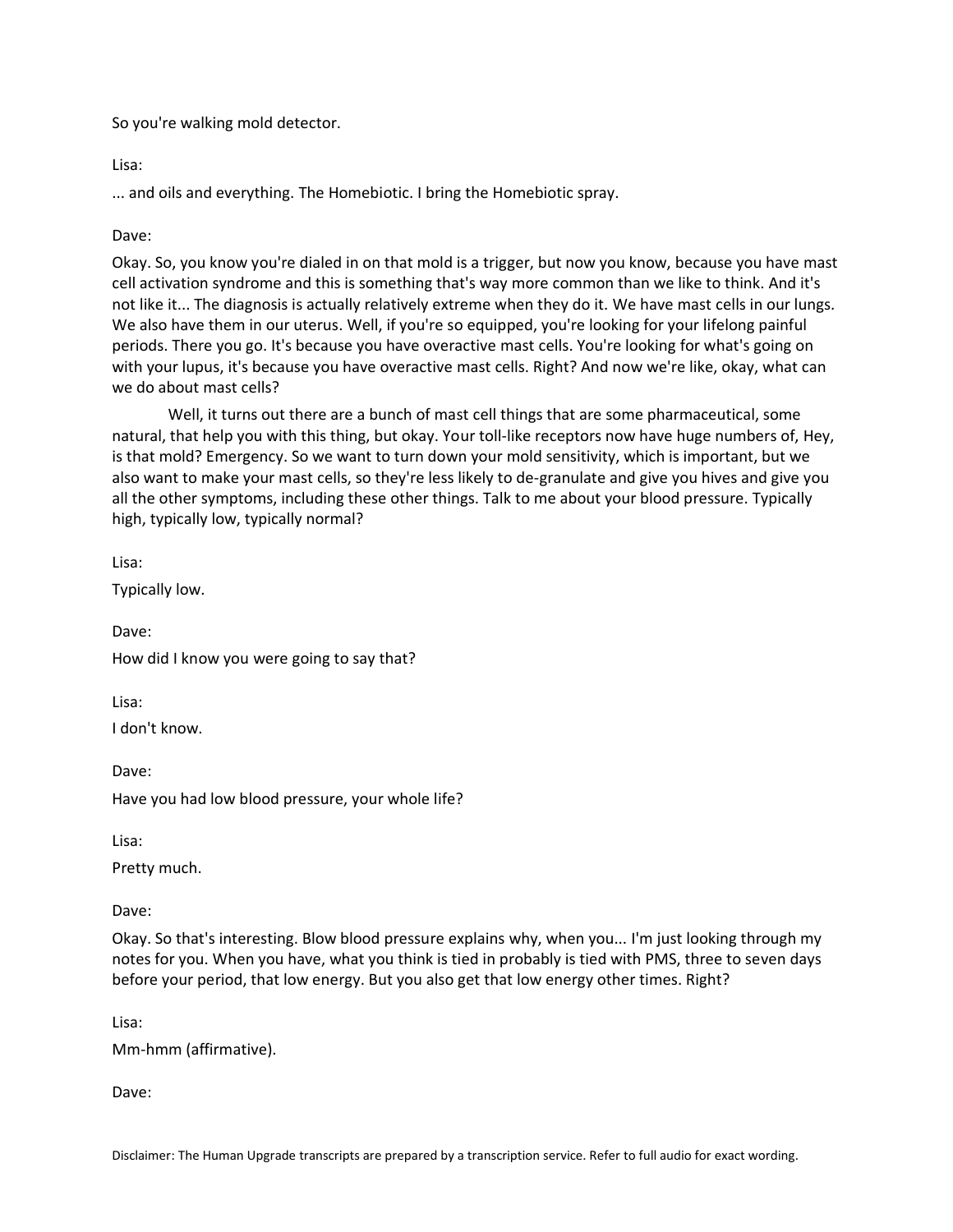What if I told you that was primarily lack of blood to the brain? Would you believe me?

Lisa:

Sounds reasonable.

Dave:

When you lay down, do you feel better.

Lisa:

Eventually, yeah. Because I mean, it basically causes me to lay down.

Dave:

Right? Well, there's a reason. Your body's like, could I not pass out? I'm not getting enough blood up here. This is what happens with low blood pressure people when they're exposed to things that trigger mast cells. It's intimately tied with POTS, which you probably haven't been diagnosed with. But do you ever like stand up and get rapid heart rate and all that kind of stuff? You do?

Lisa:

I-

Dave:

You might not have POTS. You don't sound like you do.

Lisa:

I don't think I have rapid heart rate. No.

Dave:

Okay. But you just-

Lisa:

I thought you were going to say dizzy.

Dave:

You get dizzy when you stand up, you just have chronic low blood pressure.

Lisa:

Yeah.

Dave:

Which is okay. Well, I am going to recommend something that's probably going to be life changing. And I want you to talk to your functional medicine doctor. Whoever's doing the Wiley protocol might do this. I don't know if Wiley does it. There's a hormone in the body, that's really interesting. And it's called cortisol and it's a bad hormone. The stress and inflammation, hormones, the one that kills you, right? Except that when you have low cortisol, you don't have enough blood pressure in your brain. You can't

Disclaimer: The Human Upgrade transcripts are prepared by a transcription service. Refer to full audio for exact wording.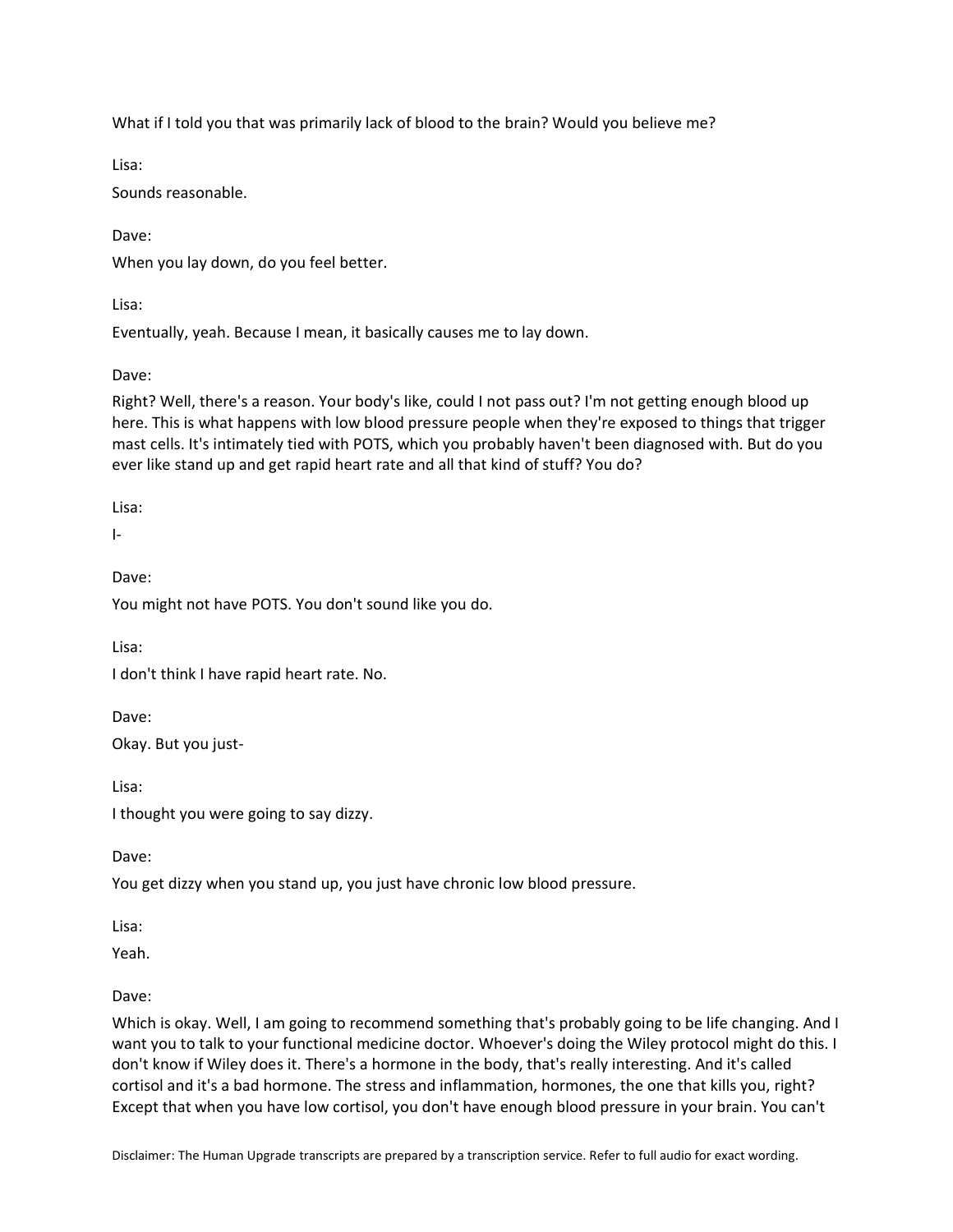fight off infections and you're tired all the time. You don't have any energy. So is cortisol good or bad? It's just like every other hormone. It's a Goldilocks hormone. And what if your cortisol was too high in the morning and too low at night or vice versa? Well, was it good or bad? Well, it was great at some part, right? So it's a very nuanced hormone and people with chronic lifelong autoimmunity, like you and me, are quite often low in cortisol. So have you ever done a 24 hour cortisol salivary test?

Lisa:

I just did one last weekend.

What did they... Oh, last weekend. There you go. What did they say?

Lisa:

Dave:

I haven't gotten it back yet.

Dave:

Oh my goodness.

Lisa:

I wish.

# Dave:

All right. I predict that at least at some times of the day, that you're going to have very, very low cortisol and you might have an inverted cortisol rhythm where you have higher cortisol at night instead of in the morning, or you might just be chronically low. It turns out that there's a guy with only 40 years of clinical experience, who has found over and over and over, especially in women, but also in men, women who fit your profile to a tee, that five milligrams of cortisol, bioidentical alcohol cortisol. It's a drug called Cortef, C-O-R-T-E-F taken basically every six hours. You basically take it four times a day. Sometimes three times a day is enough that it dramatically and for decades reduces or eliminates their symptoms of lupus, autoimmunity, painful periods, all the stuff you've got going on.

And it's big deal. And if you people are listening to this going, what the hell are you talking about, Dave? Cortisol can be good for you. I have been present with someone who had very similar symptoms to you, but who was a little bit younger at a dinner. And I told her what I just told you. And she somehow acquired a five milligram cortisol pill that happened to be sitting on the table in front of her. I don't know how it got there.

The waitress brought it and it was a dinner with lots of doctors who had some and she took it. And five minutes later, she started crying. Literally in tears going, I feel like myself, I haven't felt like myself in so long. How is this possible? Right. And it is hard to put words to the profound fatigue that you can feel. It's not like you didn't want to feed your kids. Right?

Lisa:

Right.

Dave: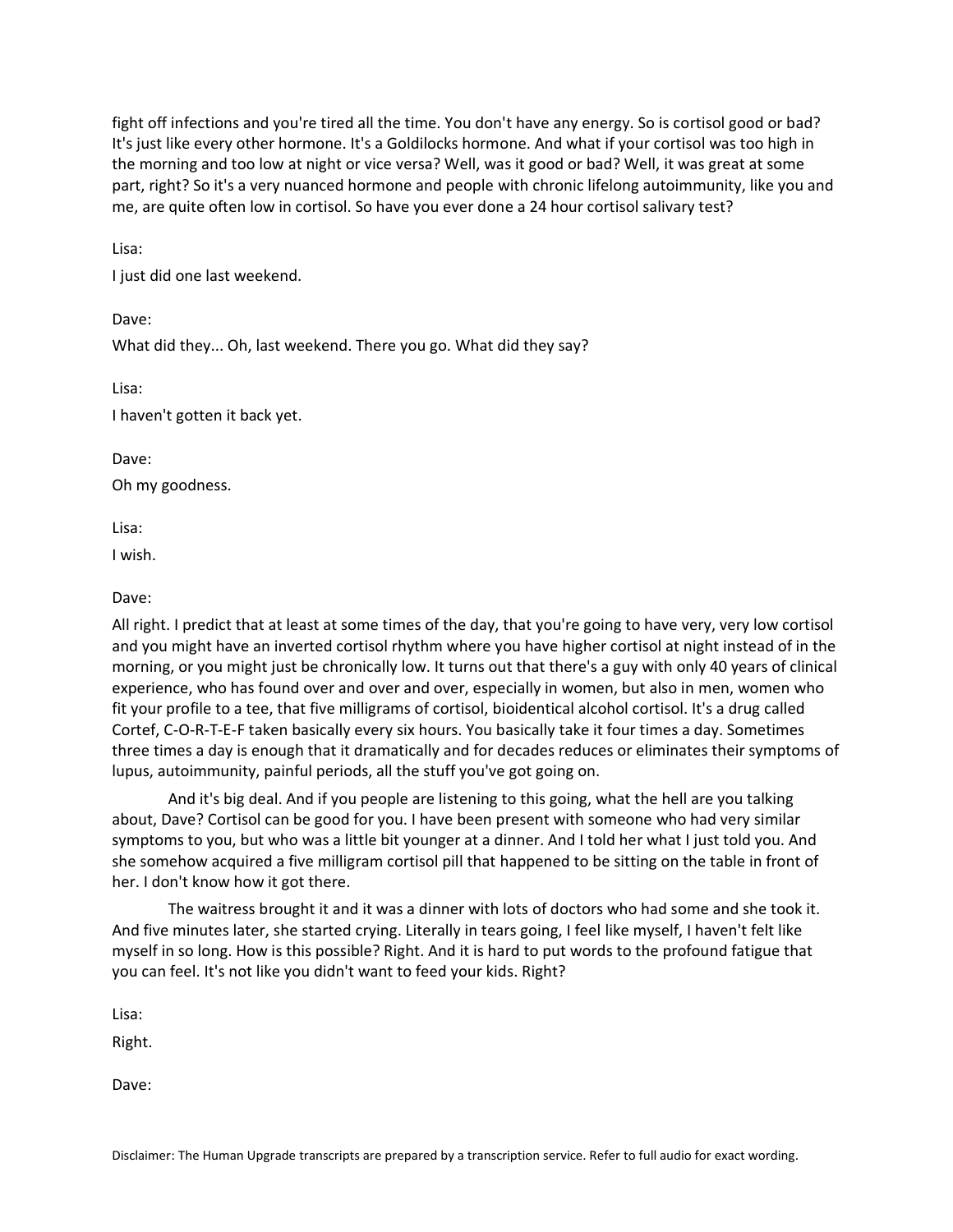It's like a mom's job is to feed her kids.

Lisa:

Yeah.

Dave:

Everything you have, you've turned, you've pushed the accelerator, you've turned it all the way up. And there's nothing there. Right?

Lisa:

Right.

Dave:

If you take five milligrams of cortisol and put it under your tongue and wait five or 10 minutes, you're going to get your life back.

Lisa:

How often do you take this?

Dave:

You take it in the morning when you wake up and then you usually do it three or four times a day. Now this is the old school protocol. And the book that talks about this is called. It's probably online. And this is from a guy. I think he was 88 when he wrote it. He's saying I spent my whole life doing this. I can't get people to listen. And here's what every doctor heard me say. Okay, doctors, you listening to this? You heard me say prednisone, didn't you? I did not say prednisone. Okay. Prednisone is a mineral cortoid that is similar to cortisol, but it has much more aggressive and long acting and immunosuppressive effects. It is not bio identical. The cortisol approach we're talking about is more bio identical. There are some compounding pharmacies that'll do time released bio identical cortisol and what most people who figure out this works for them will do, is they'll use, working with a doctor. They'll go to a mixture of synthetic cortisol that lasts longer, so you can just do it once a day.

And the drugs typically use there for orthostatic hypertension. And what you have is dludrocortisone, and dexamethasone. And you take very low doses of these and magically, let me list some of the symptoms that go away when you take these, if it's caused by the things that I'm hypothesizing it's caused by. Blurry vision gets better because blood. Light sensitivity gets better because blood OCD gets better because blood. Dizzy gets better because blood, okay. That's kind of epic. Right? You have some other sensations that are not caused by this, that are on that list. That's a big deal. Okay. So we're going to address, I don't have enough blood to think and do and act. And some of the reasons for that are the mast cells, which we still have to stabilize.

And some of the other symptoms, like tingling and numbness and burning sensations, those are actually mycotoxins and mold based, but they're not blood based. It's not about blood pressure. So we're going to fix your blood pressure and your energy with cortisol, so you can get your damn life back and you can start healing faster. Okay. This is a big deal in and of itself. And if that's too much to digest in this thing, we're talking Safe Uses of Cortisol is the name of the book. Now, where do we go next? We let's talk about the mold. And then let's talk about the mast cells. Sound like a plan? And then we're going to clean it up with testosterone and thyroid.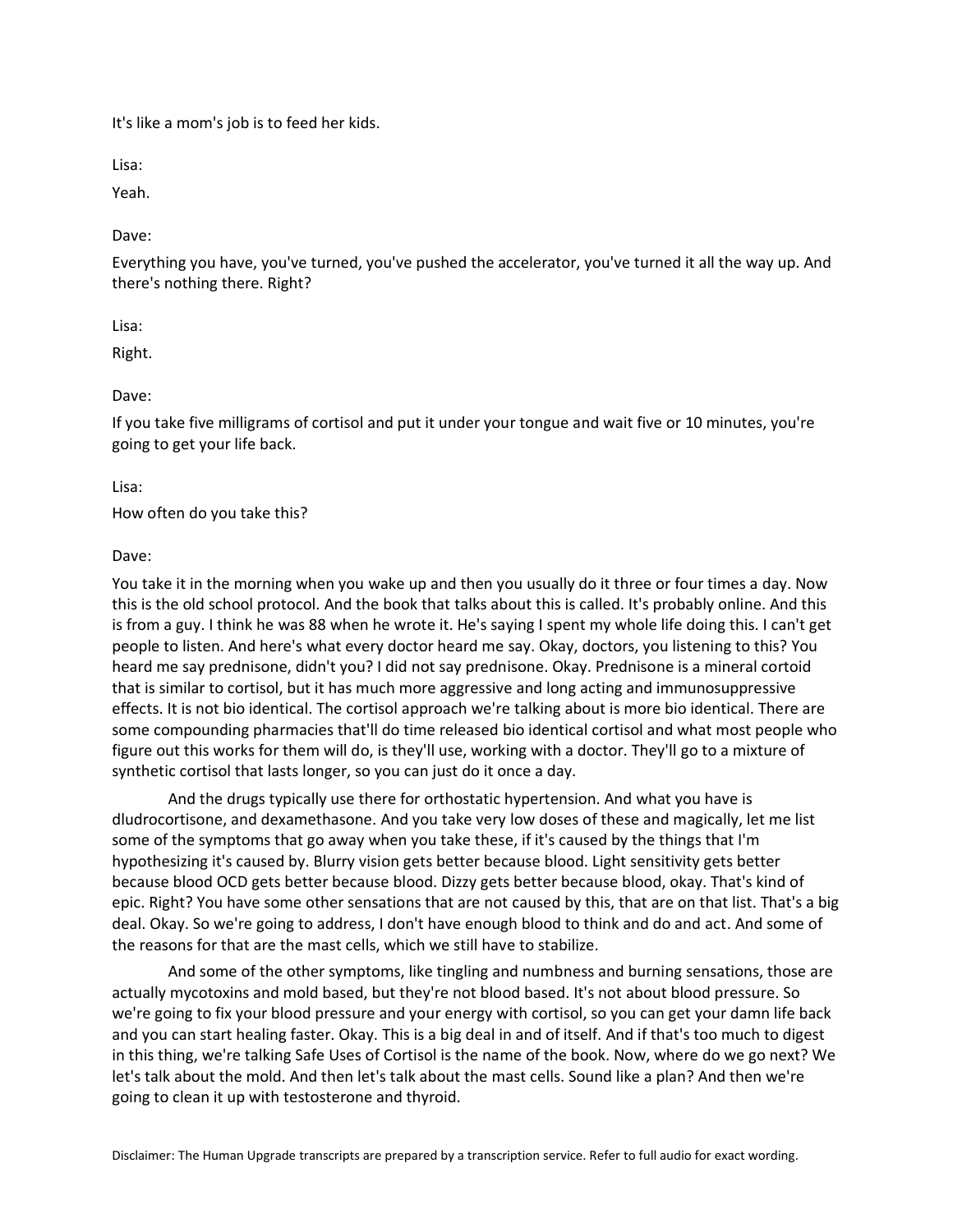Lisa:

Perfect.

Dave:

Okay.

Lisa:

I'm excited.

Dave:

You're a complex case of biohacking here.

Lisa:

I don't do anything halfway. Okay? I do it all.

# Dave:

What I'm sharing here is the results of probably a half a million dollars of medical work on myself and learning how it worked because no one doctor could put it all together for me, even though I've been honored to consult with so many people who helped with so much of this. So this is not to throw doctors under the bus. You need them. In fact, for especially you, need doctors to care for you. And to help you with each of these things. I'm giving you the highest level map view with geographical boundaries and painting some of those red. But you're going to have to go in with the doctor and say, "Okay, can you help you? There's a suspicion listen to this episode, or I took notes," whatever. And say, all right. And then it's entirely possible.

They're going to say, "Dave totally missed something. I'm a specialist in mast cells and that's directionally accurate, but you totally need to do this." And I would listen to them and if I was there and I was consulting with them, they might tell me something I don't know, but I'll tell you, this is already more than most people are going to put in one bucket. Okay. Let's get into the mold. Face tingling, numb hands and feet. Those are mycotoxin symptoms. And you may still be getting exposed to mold. Is your house free of mold?

Lisa:

It was tested when we moved in four years ago and they said it was mold free. But then my doctor said that those tests may not be as accurate. So I just did, he suggested ImmunoLytics, those little petri dishes you put around the house.

Dave: Okay. That'll work. Lisa:

So I just sent those in last week.

Dave:

Excellent. Let's hope that you don't have any.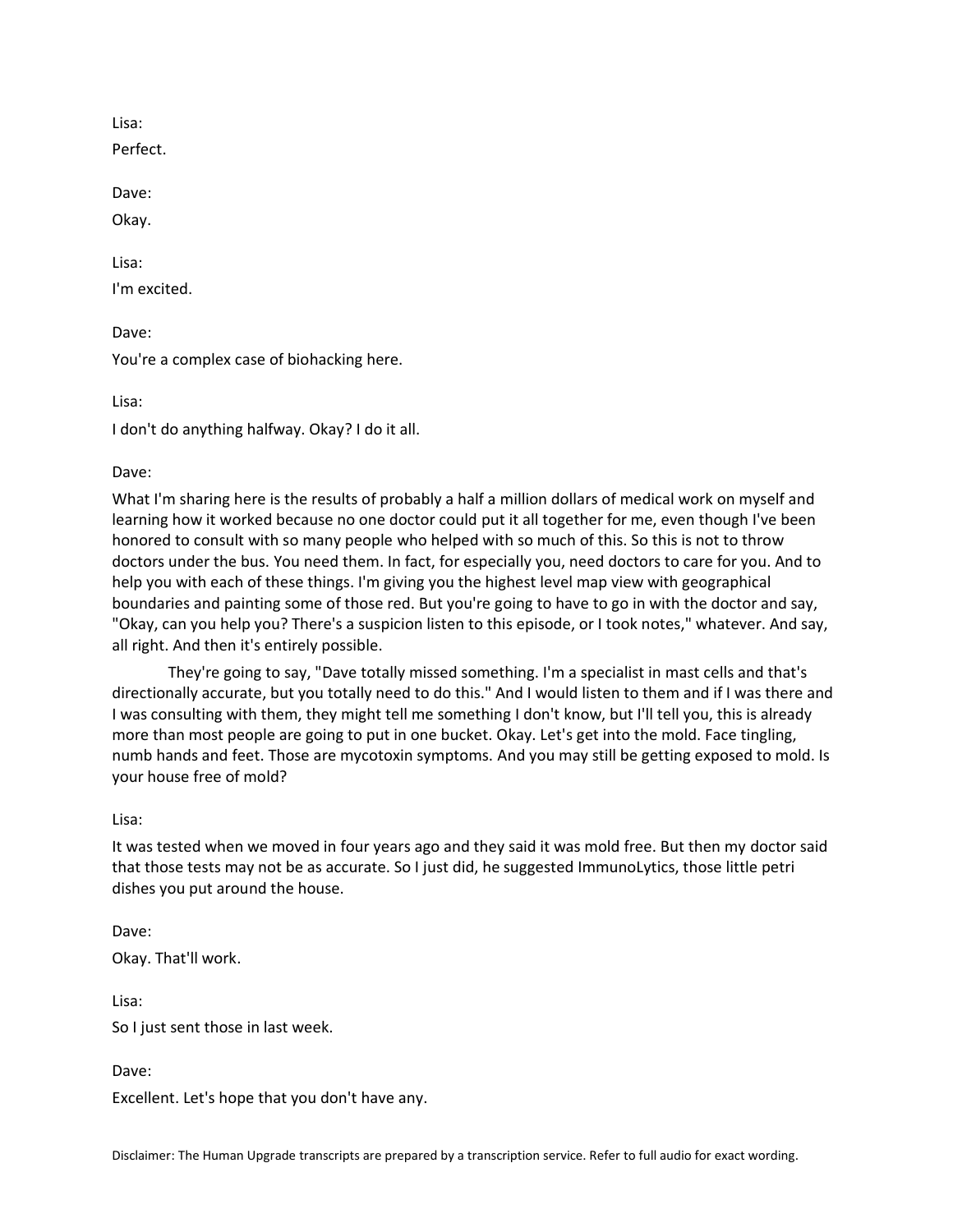Lisa:

I hope not.

Dave:

And however, I've got some bad news for you. You probably have some onboard mold.

Lisa:

That sucks.

Dave:

So when you've lived in a moldy environment for years and you have these symptoms, you have some in your body, right? So it's going to be creating these things that goes on and on. And if you were to get a test for your IGG and IGE mold response, it'll tell you whether that's true or not. And there's a little known test called my MyMycoLab.. M-Y-M-Y-C-O-L-A-B. Guys, I have run this test on myself. I don't have a business relationship with them. Sometimes I'd mention stuff on the show that's sponsored and whatnot. I just think it's a good test. And it'll tell you pretty much whether you have an active mold infection. The guy who runs the company, whose name is escaping me right now, although he's an epic doctor, who's in his seventies and is one of the most giving open hearted, just win-win people I've talked to in the medical field and is Andrew Campbell.

I bet you it is. There's two Andrew Campbells. I think that's why my wires are crossed in my brain. If that's not it, I'll figure it out. Anyhow, what he says is his protocol is Itroconazole, which is a mold, a prescription drug that does have some side effects. And he says take it for six to nine months until one day you wake up and you feel like you're done. And that might help a lot with your mold cough. So that's going to help you get rid of the mold that's there. There are various people who will tell you to take cholestyramine, which is a binder for mold. They'll tell you to take it for long periods of time. I think that's a bad idea. I've experienced the negative effects from that at all. But if you find that you're having a flare up, something's wrong here.

Well, you can take a couple packets of the stuff without Nutrasweet in it. There's a cholestyramine that you can buy that way. It's a prescription drug. You need a doctor to write it for you. And all it does is it binds bile and bile in your body is where mycotoxins recirculate. And you do that. And maybe some charcoal, maybe some Bentonite clay, maybe some Chlorella and magically over time, your levels go down, your levels go down. You might also take some mineral. I minerals like humic and folic acid could be helpful for you as well. So you're going to start reducing the levels of mold, but if it's being generated on board, then you're going to have to kill the stuff that's in there. All those compounds I just mentioned will absorb prescription drugs. So that's going to address the burning sensations.

You might also need some infrareds on or something like that. That's going to help you a lot on getting rid of that stuff. So now we've got blood coming back up in. Cortisol is also an anti-inflammatory. It's going to turn down overactivation of mast cells a little bit, from what I understand. Too much cortisol is not good, but if we get your levels back where they should be, that's going to help quite a bit. So now we've gotten half the symptoms there, other half the symptoms there, but we still have the painful periods and we still have the mast cell activation. So we're almost to talking about mast cells, but you kind of did this other thing, in 2021. What did you catch, anything interesting?

Lisa:

The COVID.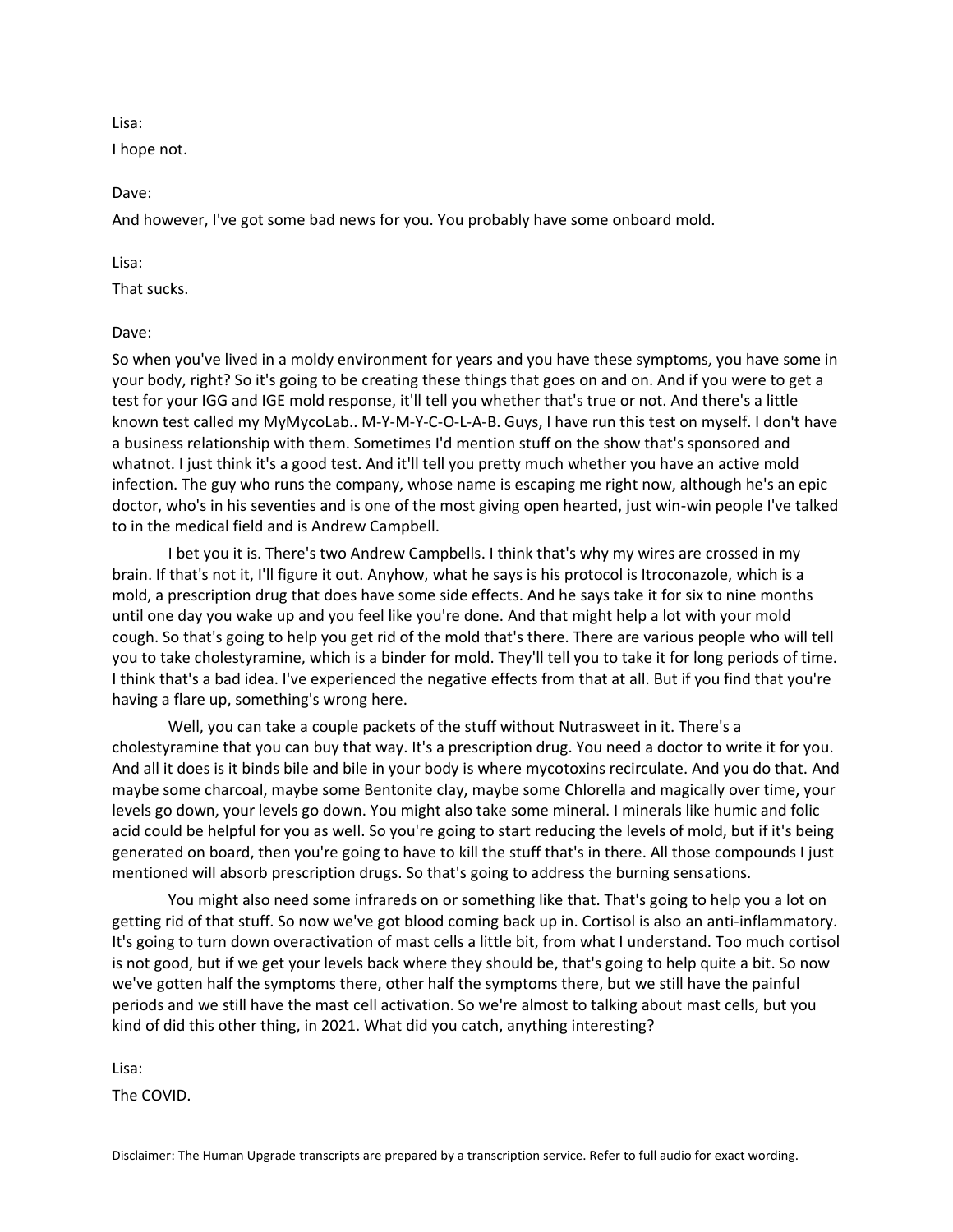Dave:

After COVID, was there any long COVID symptoms other than what the ones you had before? COVID

Lisa:

Yeah. I mean, what else do I add to the list?

Dave:

Did it change is what I'm saying.

Lisa:

Yeah, I mean, it took me a lot longer. Both of my kids had it with me and they recovered a lot quicker.

Dave:

Okay.

Lisa:

But I mean, I activated charcoal. I took the NAC, all the recommended supplements. And so I think that helped me not have it as badly, but I think the thing that lasted the longest for me was all in the nasal. I sounded really nasally for a month.

Dave:

Oh, wow. So you got extra inflammation there and probably that overactive mast cells are most likely inter-sinuses, which explains some of the cough as well.

Lisa:

Yeah.

Dave:

Has anyone put you on steroid nasal sprays for that?

Lisa:

Like Flonase?

Dave:

Yeah.

Lisa:

Yeah. They wanted me to do that. I did it a couple days. And then I got the X clear spray with the grapefruit. And I'd been doing that.

Dave:

All right. So I'm not a doctor. I can't recommend, actually that stuff was over the counter now. So I probably talk about it, whatever. What I know about Flonase is that you need take it for about a month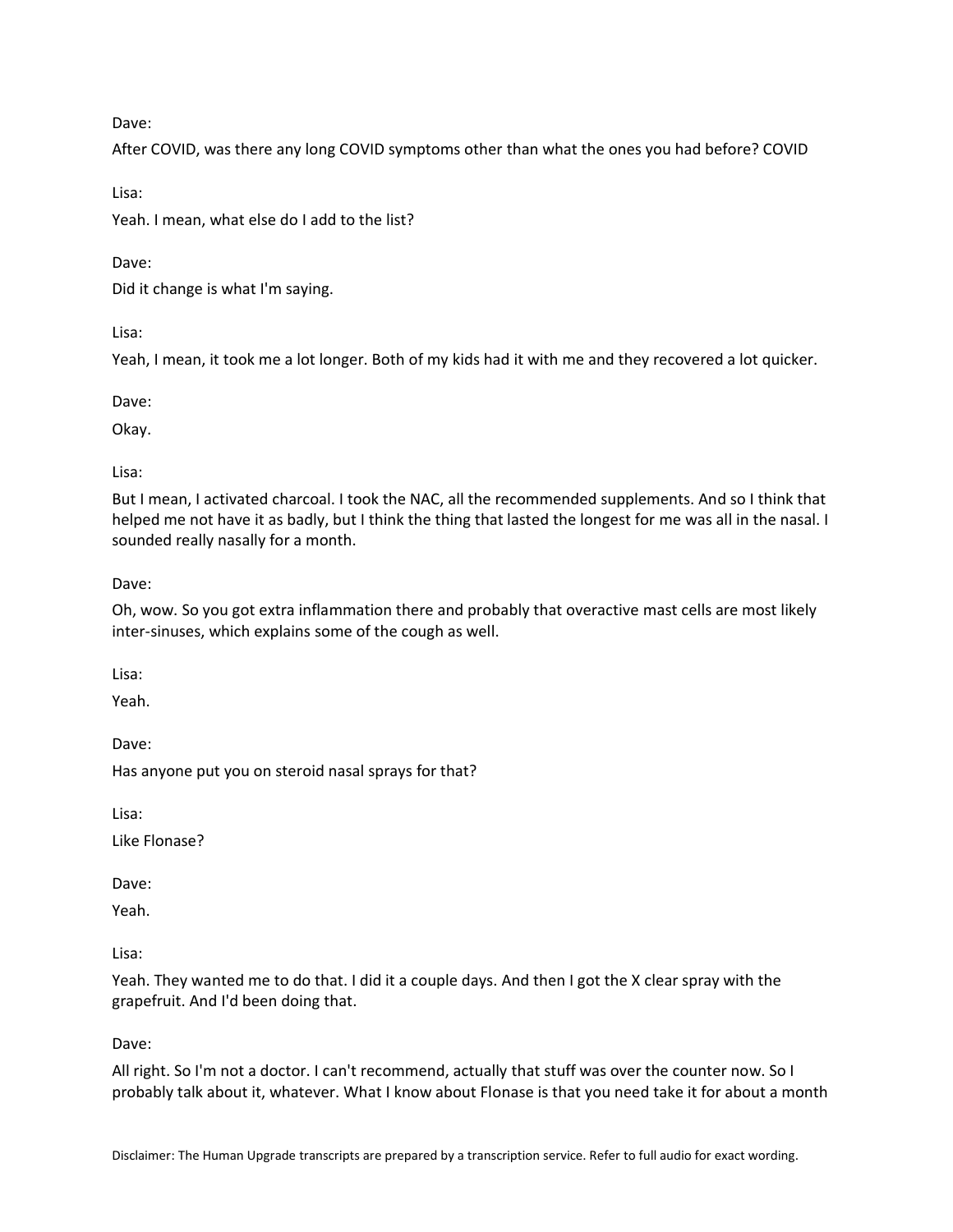to really see if it's going to work. It's not a single action kind of thing. I love Clear. Clear has stuff that prevents bacteria from sticking in a wash stuff out of the nose. Bonus points if you don't want to get any sort of unpleasant viral things that shall not be named. Putting a couple drops of iodine, you need to be at less than 1% strength. Okay. This is very important in studies, even 0.5% strength, you put it in Clear or something else. And you put it in your sinuses, with a nasal pump thing. And in your eyes, like I said, don't make it too strong.

Only use something that is a saline rinse or something that's actually supposed to go in your nose and eyes. So I'm not telling you to do something stupid here, but there are really good studies for all kinds of infections. In fact, the Bulletproof sinus rinse is something I've had up for 10 years where you dip your face in a solution or that stuff, but you can actually use a little pump bottle, which will help you be less likely to get sick if you're exposed to something. But with COVID, most long COVID cases are mast cell activation cases, where these are people who had underlying reasons, their mast cells were going to get tweaky and different mast cells are in the brain. They're in the reproductive system, they're in the skin, they're in the sinuses and the mouth and the eyes, the lining of the eyes. A lot of people get mast cell things. They get extra styes, they get super dry eyes. That's also mast cell. Do you have dry eyes by the way?

#### Lisa:

Yeah.

## Dave:

How did I know? Okay. You are so classical here. It's ridiculous. Okay. Now, what should you do? Well, one of the things that helps with mast cells and there are guys out there who would... There are very few of them and maybe women as well, but who are serious mast cell doctor experts, not just like at MCAS but looking at all these people who don't qualify as MCAS but have mast cell problems, which is most of long COVID. So for those, you can sort of say, what are the drugs and compounds that are mast cells stabilizing or calming? And maybe you should try those. The typical thing that people talk about, and I'm going to be very careful in my words here, so that this podcast will be allowed to stay up. This is a protocol that you would use for about six months, maybe a few more, after you were exposed to something that triggered extra mast cell activation that was consistent with a post viral exposure.

Okay. I hope I'm really clear on that. This is specifically not about any specific popular anything. And if you Google around with some other keywords that I shall not mention, actually don't Google. Google is useless for any of this. Use DuckDuckGo and you might find something, that's a search engine that works better than Google for anything health related. Google is off the radar or off the map, off the whatever the heck you want to call it. They're one fruit loop short of a full bowl there. Sorry, [inaudible 00:45:34]. Where was I going before I got distracted by fruit loops? Sometimes I get that way we were going for, what do you do for mast cells? You would do for this protocol, that you do for about six months, you would do Pepcid AC, double dose in the morning, double dose at night.

Pepcid's a histamine two blocker, so your mast cells won't get triggered as often. That's a heck of a lot of Pepcid. That's the mast cell thing, not the GERD thing. By the way, if you had bouts of heartburn throughout your life?

Lisa:

Oh yeah.

Dave: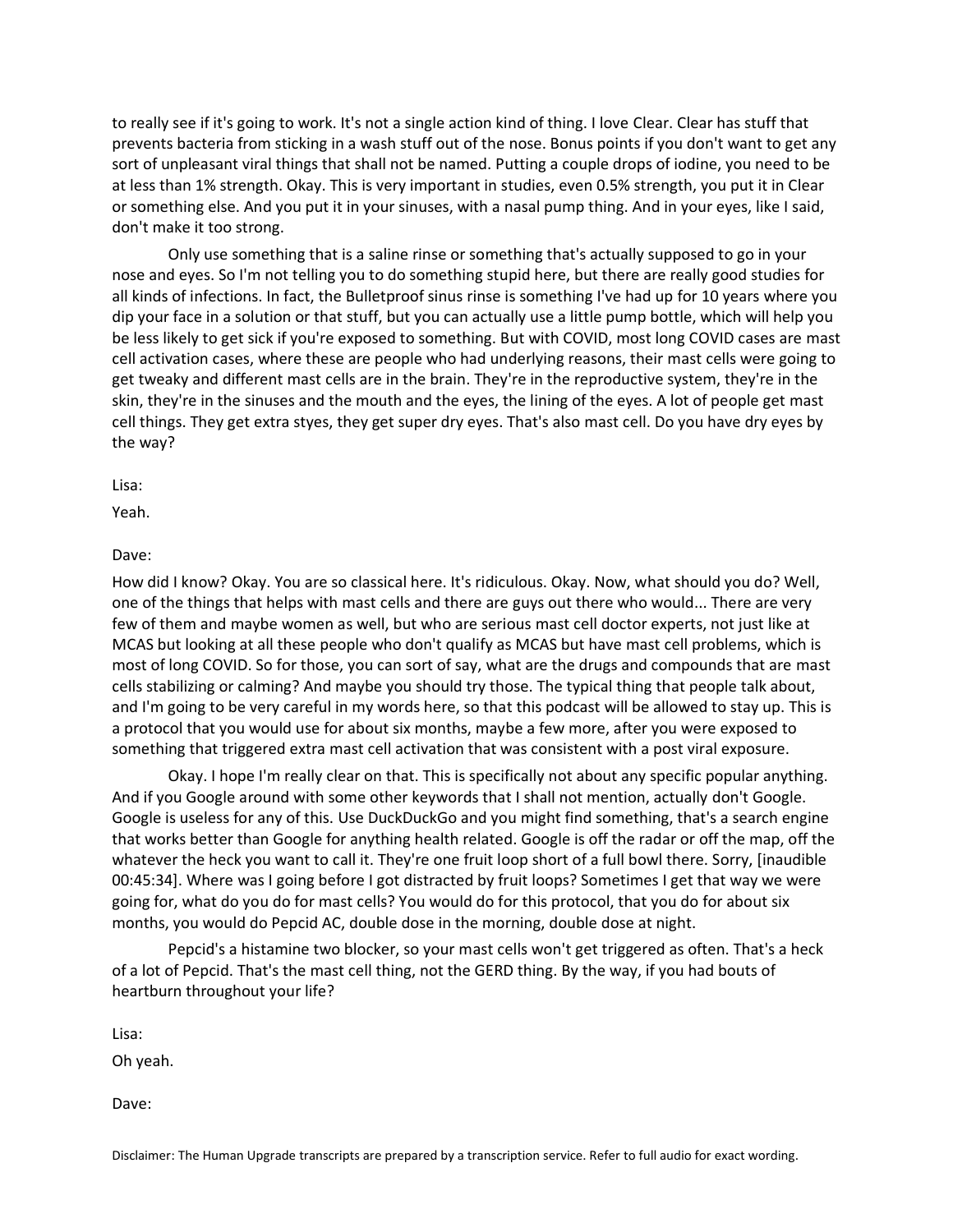Well, there you go. That's another mast cell activation syndrome, who would've thought? So this will help with that. By the way, this is not recommended for mast cells. This is just Dave biohacker talking. If you turn off your stomach acid, your digestion's going to get trashed. So that means every time you eat, you take Betaine HCL, which is stomach acid in a pill. So you can still have functional acid in your stomach. You just have to turn off the histamine blockers in your stomach. So that's Pepcid. You take Claritin in the morning. And at night, those are the two most common drugs that work most frequently for mast cell people.

But there is a list of about a dozen more that a good mast cell specialist can go through in increasing expense. Some of them are four grand a month, that are also cancer drugs, but some people need those to have complete relaxation. Now, guess what? Those benzos you like to take? Benzodiazepines. Guess what they are? They're antihistamines.

Lisa:

Oh.

Dave:

They actually have a mast cell effect that is unrecognized.

Lisa:

Wow.

Dave:

So sometimes a low dose of those makes you feel better because it's turning off mast cell activation inflammation in the brain. Okay. Now some doctors hearing this are going, Dave, who the F do you think you are? That is not true. And I'm just going to tell you, I'm not speaking from an opinion here. I'm speaking from PubMed. You can look it up.

Lisa:

Wow.

Dave:

And so that's just how it is. And I'm not saying that you should go out and take handfuls of them because clearly there are addiction issues and GABA receptor issues and all sorts of other stuff.

I'm not a psychologist, but I'm just saying one of the reasons you get profound relief, especially from a low dose and you don't have to keep pumping your dose up. It's not neurotransmitters. It's calming because it actually physically calmed the brain. It's fascinating to me. By the way, how do I know that? Well, I saw that fact and said, well, gee, that's interesting because there are certain times during her cycle that my wife on actually, maybe every other month, she'll take a half a child's dose of one of the benzos, a very low dose and magically symptoms clear up. The flushing, the burning feeling goes away. Right? And it's really cool. And it's not because of the anti-anxiety thing. Well, it is anti-anxiety but not the way they think. So you do those two things. You take probably two grams of black seed oil or black cumin oil, which is a mast cell stabilizer.

You take Coristin low dose, vitamin C and bunch of different polyphenols. Essentially, those are mostly mast cells stabilizing. And I know I'm kind of cutting corners there, but that is the basic protocol that's going to make a big difference. You should probably also have turmeric. And I'm a huge fan of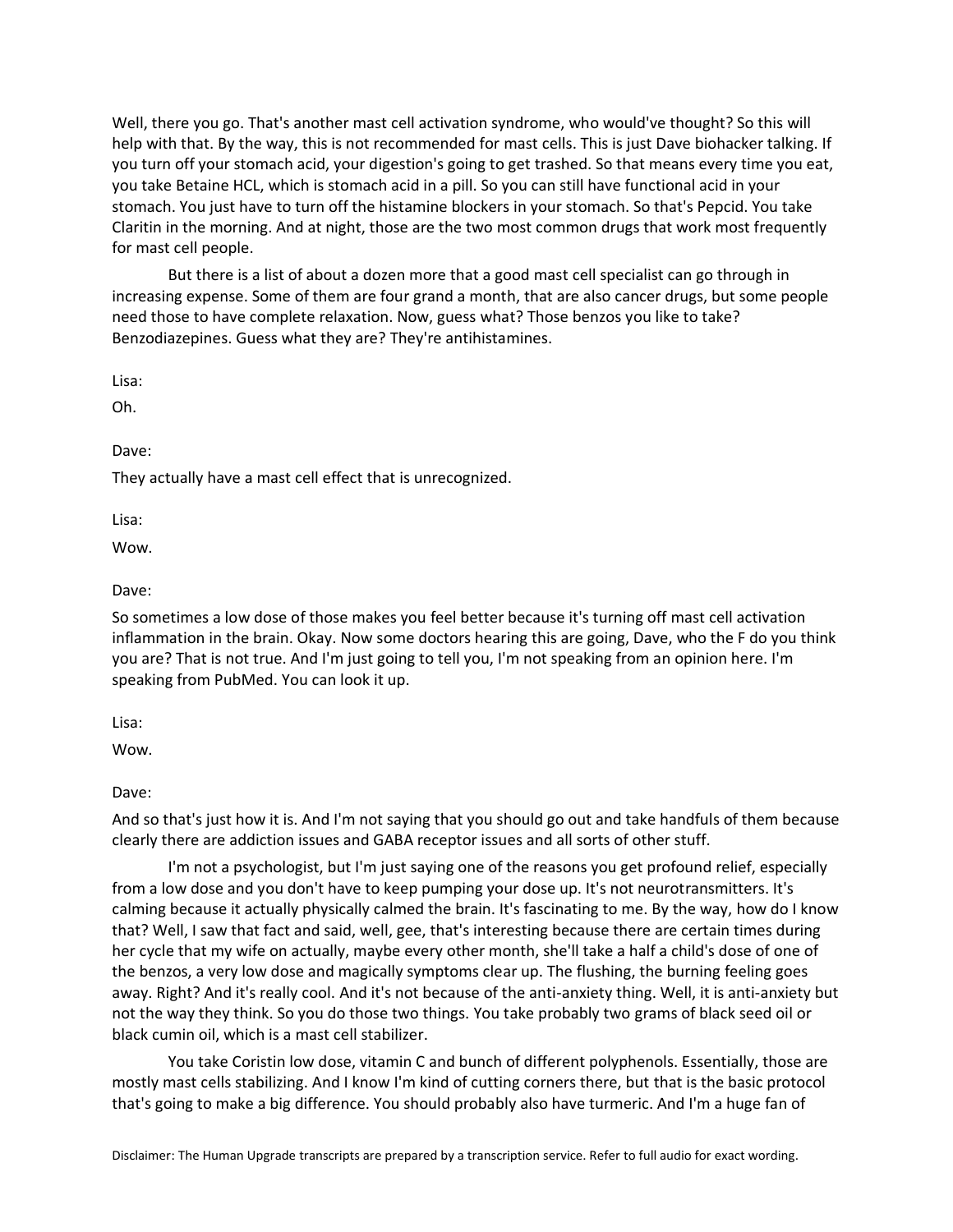something called Stephania Root that no one knows about. If you do this right, your IL-6 inflammatory cytokine levels should drop. Now, if you're follow me on Telegram guys, t.me/aspreyofficial, I will either have, or will be posting my IL-6 protocol. It was taken down through an act of censorship. And this is just me saying, here's how to deal with this one marker of inflammation to turn it down. But I was told to remove that. So I'm distributing it via other ways and well, that's just how it is.

So there you go. You could do this for a few months with a doctor's help and see what happens, whether you get profound relief. If you don't, you go to a specialist and say, I'm going to go up the rung of drugs for mast cells. But for most people who have a temporary new situation, in about six months, most of your mast cells die and regrow new ones. And if they regrow new ones in an environment with less inflammation, because you took histamine blockers, well, there you go. Maybe it'll work.

So people have had great results who had problems of systemic, weird problems, post-infection from something or another. So there we go. We've got your mast cells, we've got your mold, we've got your blood flow. And those are all connected because the mold triggers an inflammatory reaction, which lowers your blood flow via mast cells. But so they are all connected, but we're dealing with each chunk, right? And what's left is your testosterone is eight on a range from two to 45. You are 51. Talk to your Wiley hormone doctor and say what the F Chuck? I would like to have more zest for life. And I would like to go to the bedroom right now, except I don't want to. So am I right?

Lisa:

Yeah.

Dave:

Okay. So there you go. Your testosterone levels are too low and the range is two to 45. You're at eight. You probably want to be 35 or 40 because Hey, it's not like you're 200. You should be getting some and enjoying it. Okay. I'm being a little bit crass here, but seriously.

Lisa:

For real.

Dave:

Testosterone is the hormone of desire. Not just bedroom, that's a side effect. It's desire for everything good in your life. Right? And your DHEA, which is a testosterone and estrogen precursor is relatively low. And I wouldn't mess with your DHEA, unless of course any of these things, you have to talk to a doctor for anyway. But I would be looking at your cortisol levels and your DHEA levels and moving those together with the doctor, don't just go out and buy a DHEA and start taking it.

Some people may do that if they just can't afford labs, but DHEA is a powerful hormone that'll change all your other hormones. If you just take it to see what happens, whew, that could be bad. And then there was one other thing that made me sort of want to throw up in my mouth when I saw it a little bit. And that was your TSH, your thyroid stimulating hormone level. You're tired. You have all these things going on and your level is two. I think it should be around one. And that's just your simple test. You actually should get a full hormone panel so that you know your body's screaming desire for a testosterone, but also, whether the body answered the screaming desire and no it's not bad. It could be five. It's only two, but it's still too high and you're tired all the time.

So someone who's tired all the time with a TSH of two, you have thyroid dysfunction. You probably have Hashimoto's if they test for it, because you already have lupus. So let's just write that off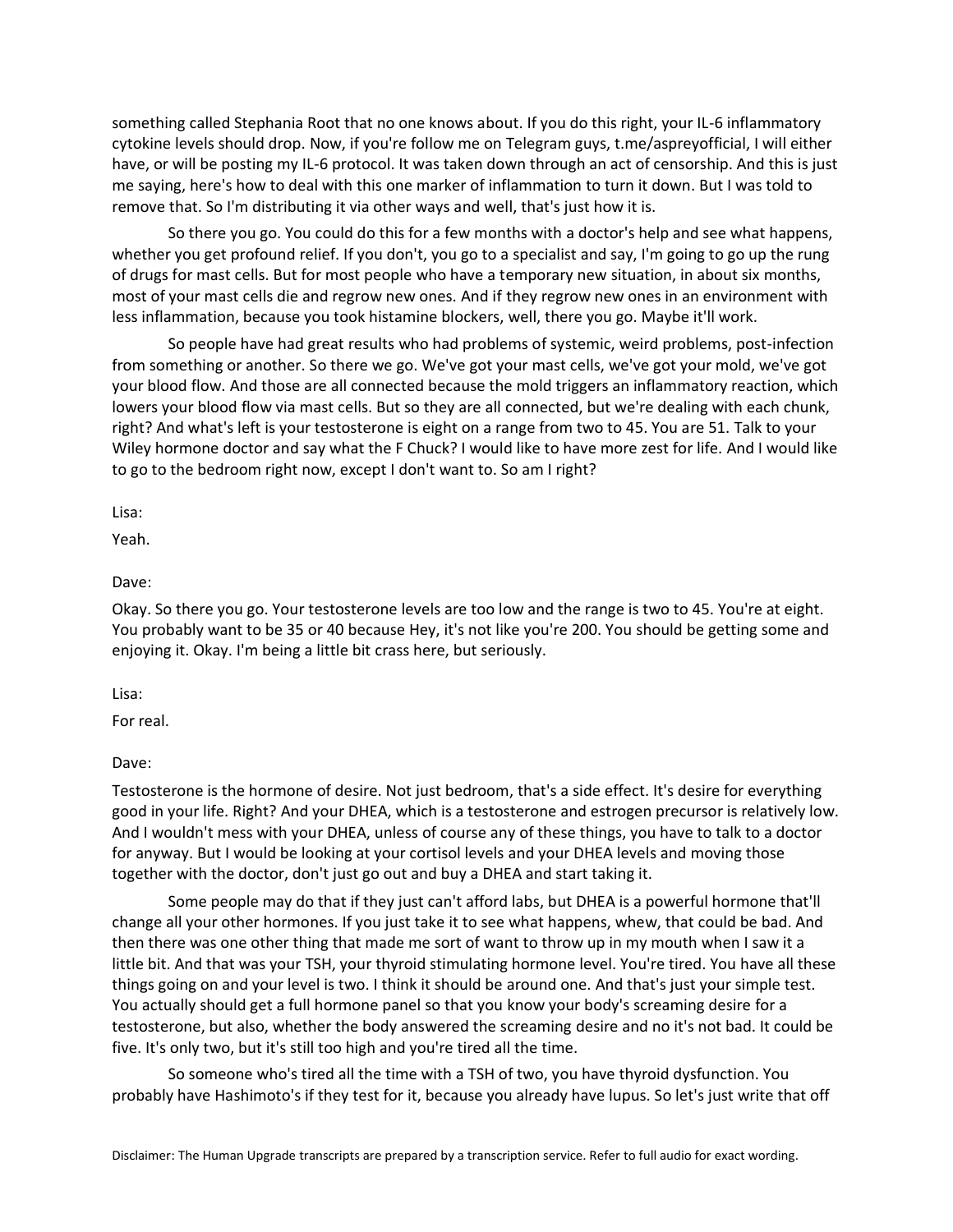as most likely. So get yourself on the right thyroid and oh my God, that's going to give you the energy. So if testosterone is desire and just take out sex from that, just desire for everything good. Well, if you have desire, but you don't have fire, then it doesn't work.

But testosterone is the fire. It's the heat. It's the energy, it's the electricity and testosterone is the spark that makes you want to do something. And when you have the energy and you have the spark, the desire, then you go out and you do stuff. And yeah, some of it's in the bedroom, but most of it is in the world around you. It's parenting, it's community involvement, it's friendships, it's cleaning the house. It's whatever you would've done, if you weren't so tired and if you could just make yourself, want to do it, because you know you should, but you're not. Am I speaking your language?

Lisa:

Yes, you're speaking my language.

Dave:

There you go. That is our intervention.

Lisa:

That's amazing. I do have a question about the cortisol. Do you take that forever or do you just take it for a certain period of time?

Dave:

Forever.

Lisa:

Forever. Okay.

Dave:

The book about this that taught me all of this, the doctor says, look, I've been doing this for 40 years. I've had some patients for 30 years. This is back when doctors had patients for 30 years. And many of them, after five years or 10 years will say, they come in. They say, I have all these symptoms again. He says, oh, that's interesting. What'd they change? Oh, I tried to go off the cortisol. He goes, they go back on the cortisol. The symptoms go away. They wait 10 years, they go off the cortisol. Then they go back. So what's going on is the body doesn't make enough cortisol. Now the one thing we didn't talk about that might be relevant for you, but you didn't... Do you have stretch marks all over the place, post pregnancy? That's another interesting one.

Lisa:

I do have some stretch marks.

Dave:

More than average?

Lisa:

I don't know. I mean, it's more my hips area and legs.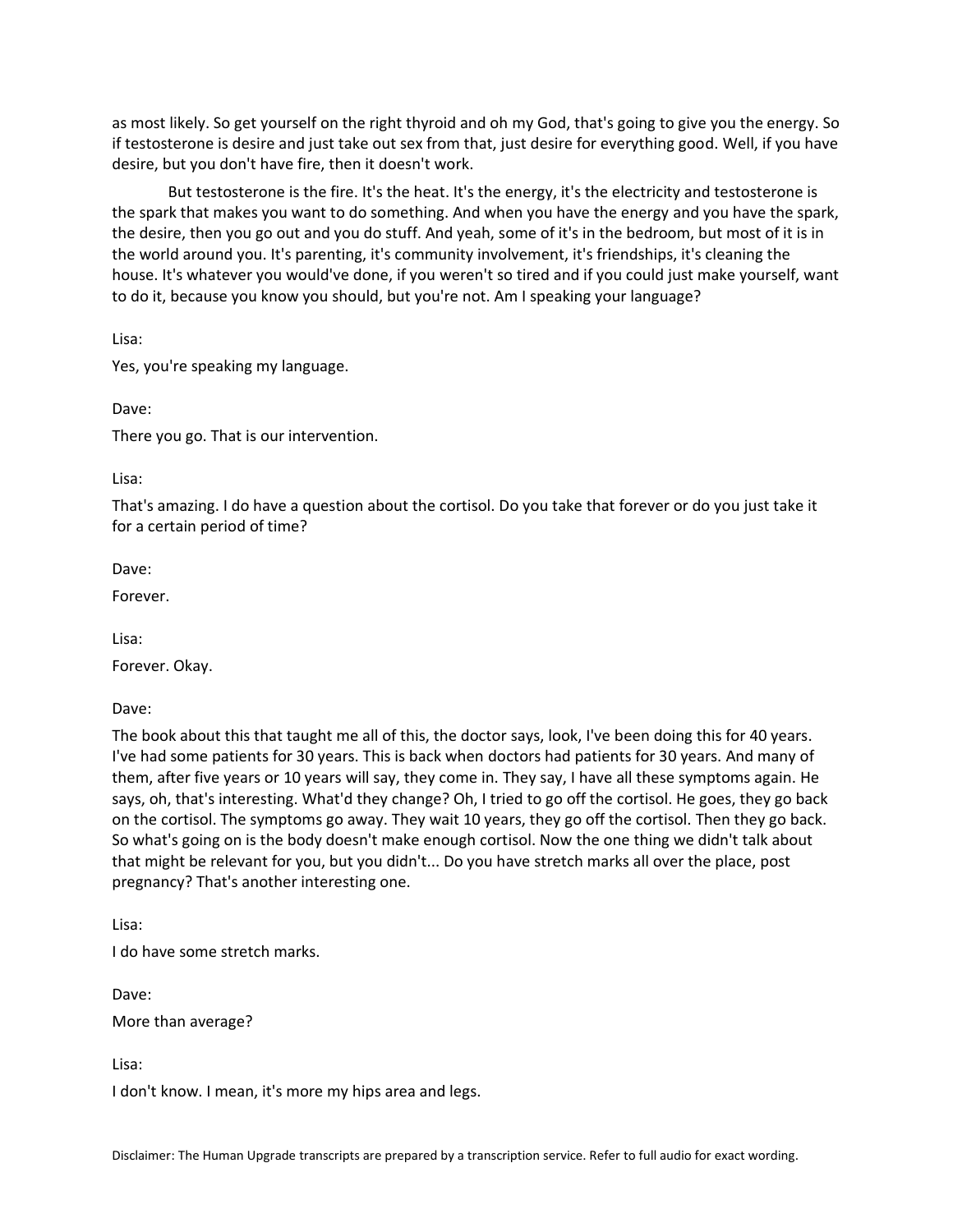#### Dave:

Hips. And so that isn't a normal pregnancy place, is it? Huh. Okay. So I have more stretch marks than you. I promise you.

#### Lisa:

Yeah, It's more like it's not my stomach really, it's all around.

#### Dave:

So that makes it maybe more likely. There's something called the RCCX phenotype. People who are hyper mobile and have extra stretchy skin and autoimmune issues and low blood pressure tied to low cortisol, oftentimes have this weird set of genetic stuff. And that may be what you're dealing with. So for that one, you can Google RCCX, sorry. Don't Google. Google is not a verb anymore. Google means to sensor and surveil. Okay. That's the new meaning of Google. So I'm going to break that habit. You should use a quality search engine, like DuckDuckGo or something similar, and you should look up R-C-C-X.

And that'll tell you about it. I don't know if that's you or not. There's some advanced genetic testing that can do that. And I think you're going to find with this, that something pretty interesting happens to you. We didn't talk about mitochondrial activators and enhancers, which I've manufactured some of those or I formulated some of those when I worked at Bulletproof. There's a variety of things out there, but all of those are going to make you feel better, whether it's from Bulletproof, or the general things like Acetyl-L-carnitine, just like there's lots of stuff out there. I think that's going to be really, really helpful. Clean air, that kind of stuff is going to be going to be really useful for you. All the prostaglandins that are triggering those symptoms, which you may have had tested, they're all from mast cell activation. That's one of the things that they release.

And we didn't talk about your gut bacteria. Frankly, yes. You're going to have to deal with that, but deal with the mold first. And the gut bacteria effect is going to be through mast cells largely. So work on that stuff. For sure. And you may look at a couple of the episodes with Dr. Mansoor Mohamed episode 658, has some good stuff in it. But I think we're in a good place here, where we have a hypothesis, that there were three things going on that matched everything. Now, if you listened to this and you made it through the whole episode, congratulations, you might be a functional medicine doctor, or Dave just said a whole bunch of stuff I don't understand. And I want you guys to understand something. You can go to PubMed, which is a website that has most of the research papers that you can get without having to pay for them on it.

And by the way, bet me that within a few years, it'll only be licensed and will actually, you'll be censored from seeing that because you might try to control your own biology and exercise biological autonomy. I hope that doesn't happen, but bet me. Anyway, while you can still access it and it's not all just on the dark web, black market medical papers, just someone writing science fiction books. I want to read your book. It's coming. Anyway, while we're still free to do it, you go to PubMed and you read a paper. You don't know half the words in it, read it anyway. This isn't something that's taught very often. But remember, I'm the guy with 40 years of Zen, and all that stuff. You absorb it. It actually works. I started out many, many years ago, when I said I'm sick all the time. I feel like crap, my brain isn't working, whatever.

I would read papers and only understand half of them. I understand all of them now, except for a few, really, really, really deep esoteric, PhD level in fields I haven't really paid much attention to. Your brain will organize that information over time. So if you listen to this and didn't hear some of it, most of your pain is anxiety. Oh no, if I don't remember it won't be on the test. And then I'll fail the test. And then mommy, daddy won't love me. Then no one will love me. And then the lion of tires will eat me. So